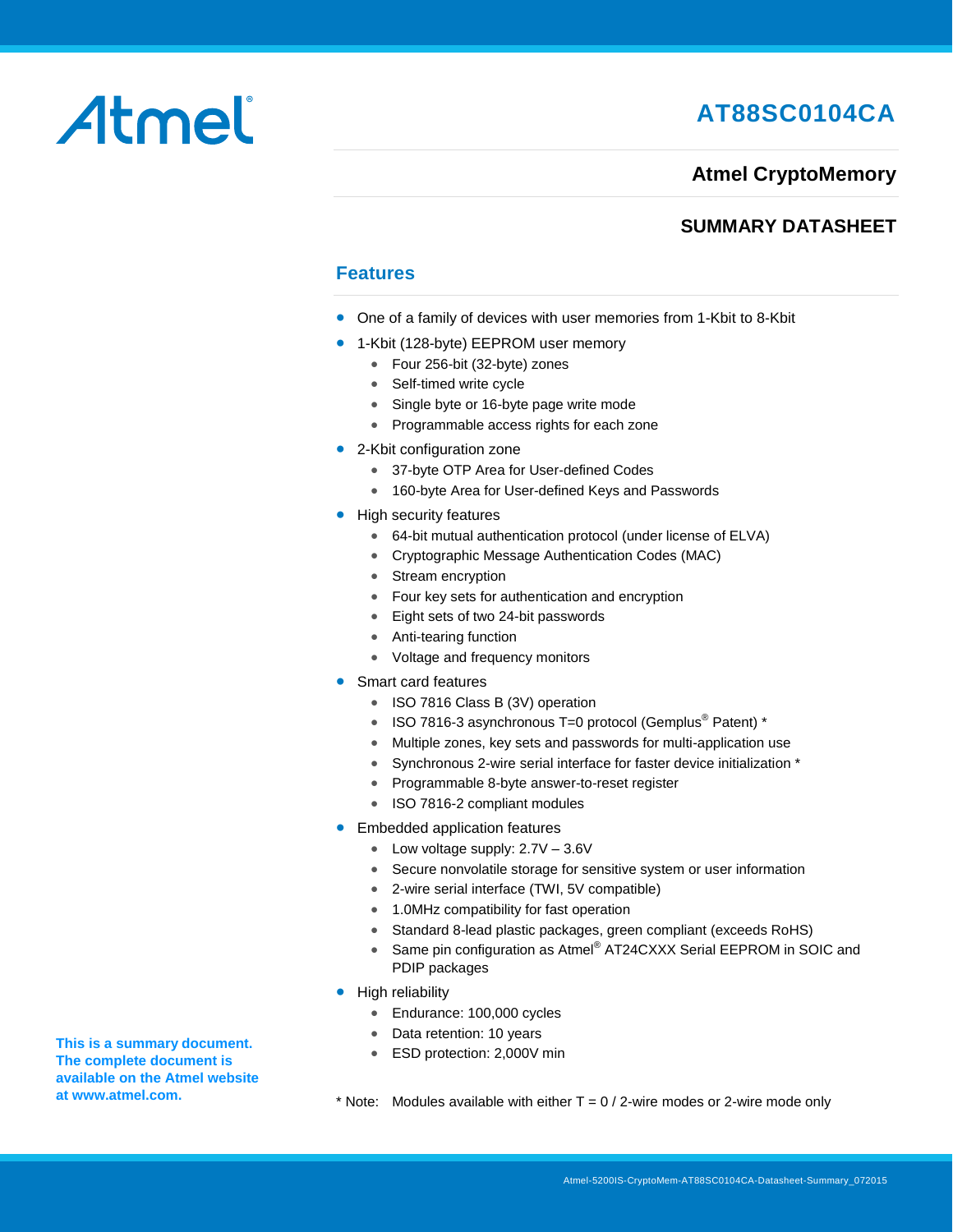### **Table 1. Pin Assignments**

| Pad            | <b>Description</b>       | <b>ISO</b><br><b>Module</b> | <b>TWI</b><br><b>Module</b> | "SOIC,<br>PDIP" | <b>TSSOP</b> | <b>Mini-MAP</b> |
|----------------|--------------------------|-----------------------------|-----------------------------|-----------------|--------------|-----------------|
| $V_{\rm CC}$   | <b>Supply Voltage</b>    | C <sub>1</sub>              | C <sub>1</sub>              | 8               | 8            | 4               |
| <b>GND</b>     | Ground                   | C <sub>5</sub>              | C <sub>5</sub>              | 4               |              | 5               |
| <b>SCL/CLK</b> | Serial Clock Input       | C <sub>3</sub>              | C <sub>3</sub>              | 6               | 6            | 2               |
| SDA/IO         | Serial Data Input/Output | C <sub>7</sub>              | C <sub>7</sub>              | 5               | 3            |                 |
| <b>RST</b>     | Reset Input              | C <sub>2</sub>              | NC.                         | NC.             | NC.          | NC.             |

### **Figure 1. Pin Configuration**



#### 1 2 3 4 8 7 6 5 8-lead SOIC, PDIP **NC** [ NC [ NC [ GND [  $\Box$  V<sub>CC</sub>  $\Box$ NC  $\Box$  SCL  $\Box$  SDA



### 8-lead Ultra Thin Mini-MAP (MLP 2x3)

| NC . | $\overline{8}$ |            | <b>NC</b>       |
|------|----------------|------------|-----------------|
| SDA  |                |            | $\boxed{2}$ CLK |
| NC   | 6 I            | $\sqrt{3}$ | ∫ NC            |
| GND  | 15 I           |            | $V_{\rm CC}$    |
|      |                |            |                 |

Bottom View





Atmel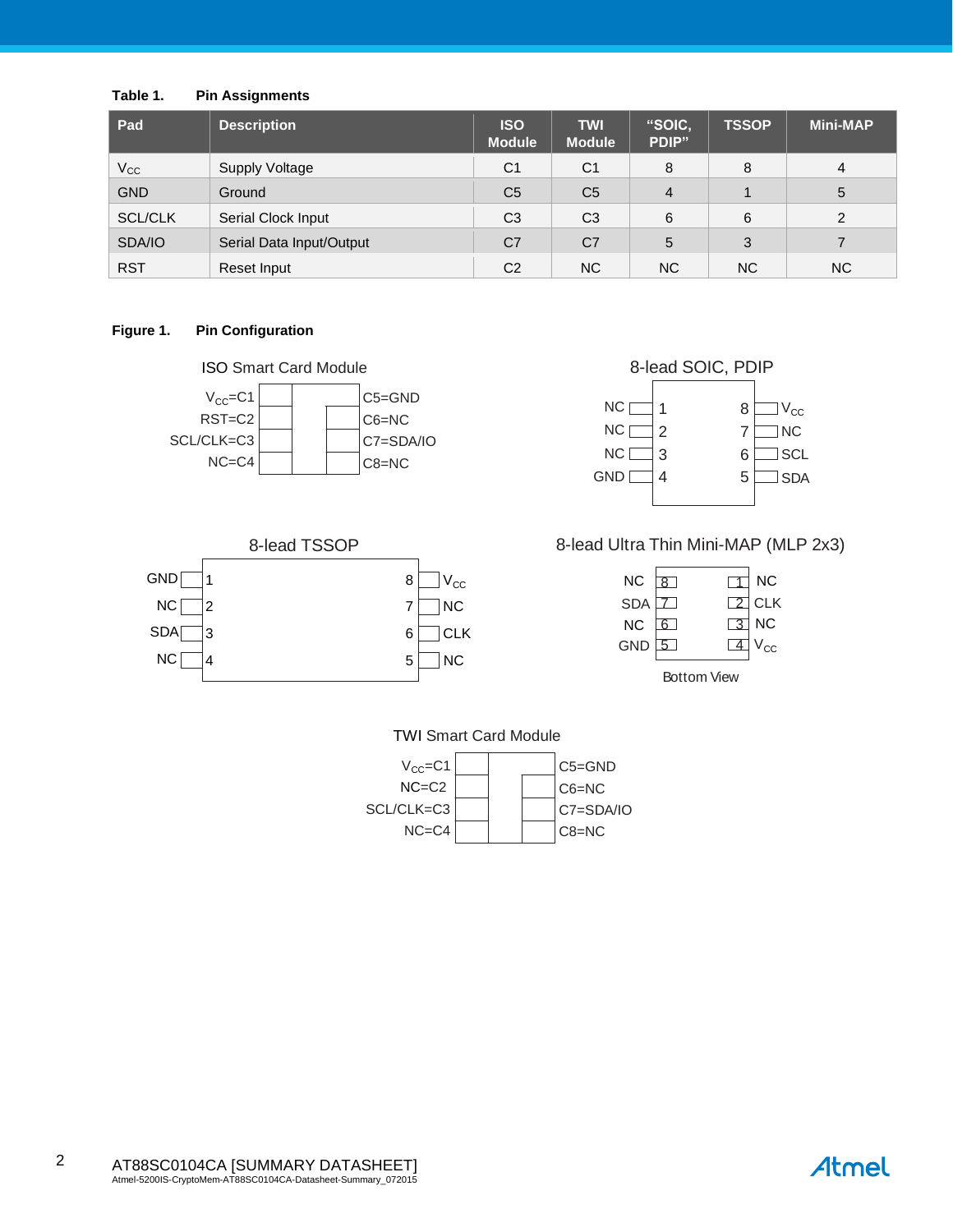### **1. Description**

The [Atmel](https://www.cardlogix.com/product-category/sort-by-manufacturer/atmel-corporation-memory-cryptomemory-smart-cards/) [AT88SC0104CA](https://www.cardlogix.com/product/atmel-at88sc0104ca-cryptomemory-smart-card-copy/) member of the Atmel [CryptoMemory](https://www.cardlogix.com/product-tag/cryptomemory/)® family is a high-performance [secure memory](https://www.cardlogix.com/product-category/smart-cards/memory-cards/protected-memory-cards/) providing 1-Kbit of user memory with advanced security and cryptographic features built in. The user memory is divided into four 32-byte zones, each of which may be individually set with different security access rights or effectively combined together to provide space for one to four data files. The AT88SC0104CA features an enhanced command set that allows direct communication with microcontroller hardware 2-wire interface thereby allowing for faster firmware development with reduced code space requirements.

### **1.1 [Smart Card](https://www.cardlogix.com/product-category/smart-cards/) [Applications](https://www.cardlogix.com/product/smart-card-application-development-kit-mifare/)**

The AT88SC0104CA provides high security, low cost, and ease of implementation without the need for a microprocessor operating system. The embedded cryptographic engine provides for dynamic, symmetric-mutual authentication between the device and host, as well as performing stream encryption for all data and passwords exchanged between the device and host. Up to four unique key sets may be used for these operations. The AT88SC0104CA offers the ability to communicate with virtually any smart card reader using the asynchronous T = 0 protocol (Gemplus Patent) defined in ISO 7816-3.

### **1.2 Embedded Applications**

Through dynamic, symmetric-mutual authentication, data encryption, and the use of cryptographic Message Authentication Codes (MAC), the AT88SC0104CA provides a secure place for storage of sensitive information within a system. With its tamper detection circuits, this information remains safe even under attack. A 2-wire serial interface running at speeds up to 1.0MHz provides fast and efficient communications with up to 15 individually addressable devices. The AT88SC0104CA is available in industry standard 8-lead packages with the same familiar pin configuration as AT24CXXX Serial EEPROM devices.

Note: Does not apply to either the TSSOP or the ultra thin mini-map pinouts



### **Figure 1-1. Block Diagram**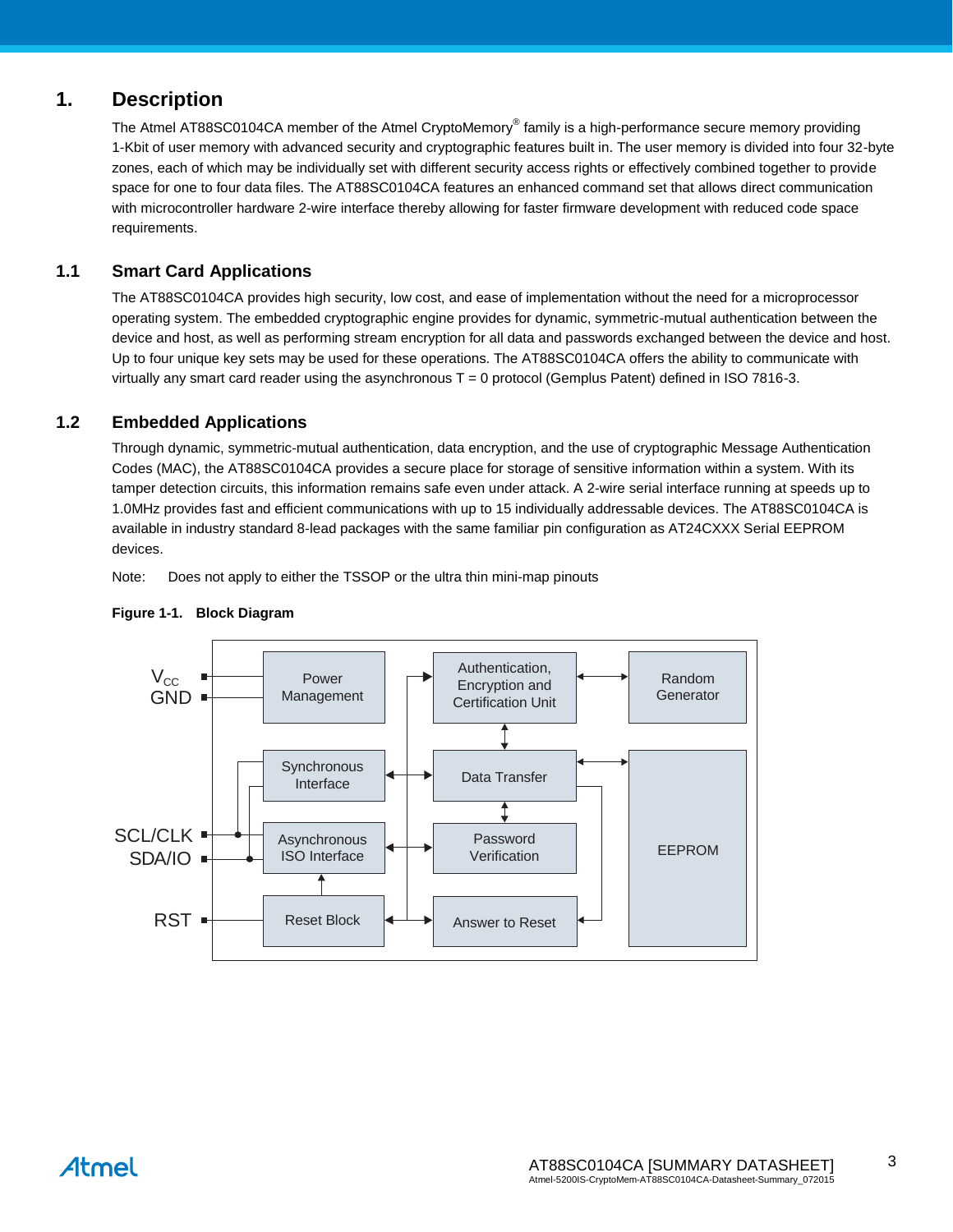### **2. Connection Diagram**

**Figure 2-1. Connection Diagram**



### **3. Pin Descriptions**

### **3.1 Supply Voltage (V<sub>cc</sub>)**

The  $V_{CC}$  input is a 2.7V to 3.6V positive voltage supplied by the host.

### **3.2 Clock (SCL/CLK)**

When using the asynchronous  $T = 0$  protocol, the CLK (SCL) input provides the device with a carrier frequency  $f$ . The nominal length of one bit emitted on I/O is defined as an "elementary time unit" (ETU) and is equal to 372/ *f*.

When using the synchronous protocol, data clocking is done on the positive edge of the clock when writing to the device and on the negative edge of the clock when reading from the device.

### **3.3 Reset (RST)**

The AT88SC0104CA provides an ISO 7816-3 compliant asynchronous Answer-To-Reset (ATR) sequence. Upon activation of the reset sequence, the device outputs bytes contained in the 64-bit Answer-To-Reset register. An internal pull-up on the RST input pad allows the device to operate in synchronous mode without bonding RST. The AT88SC0104CA does not support an Answer-To-Reset sequence in the synchronous mode of operation.

### **3.4 Serial Data (SDA/IO)**

The SDA/IO pin is bidirectional for serial data transfer. This pin is open-drain driven and may be wired with any number of other open-drain or open-collector devices. An external pull-up resistor should be connected between SDA/IO and Vcc. The value of this resistor and the system capacitance loading the SDA/IO bus will determine the rise time of SDA/IO. This rise time will determine the maximum frequency during read operations. Low value pull-up resistors will allow higher frequency operations while drawing higher average power supply current. SDA/IO information applies to both asynchronous and synchronous protocols.

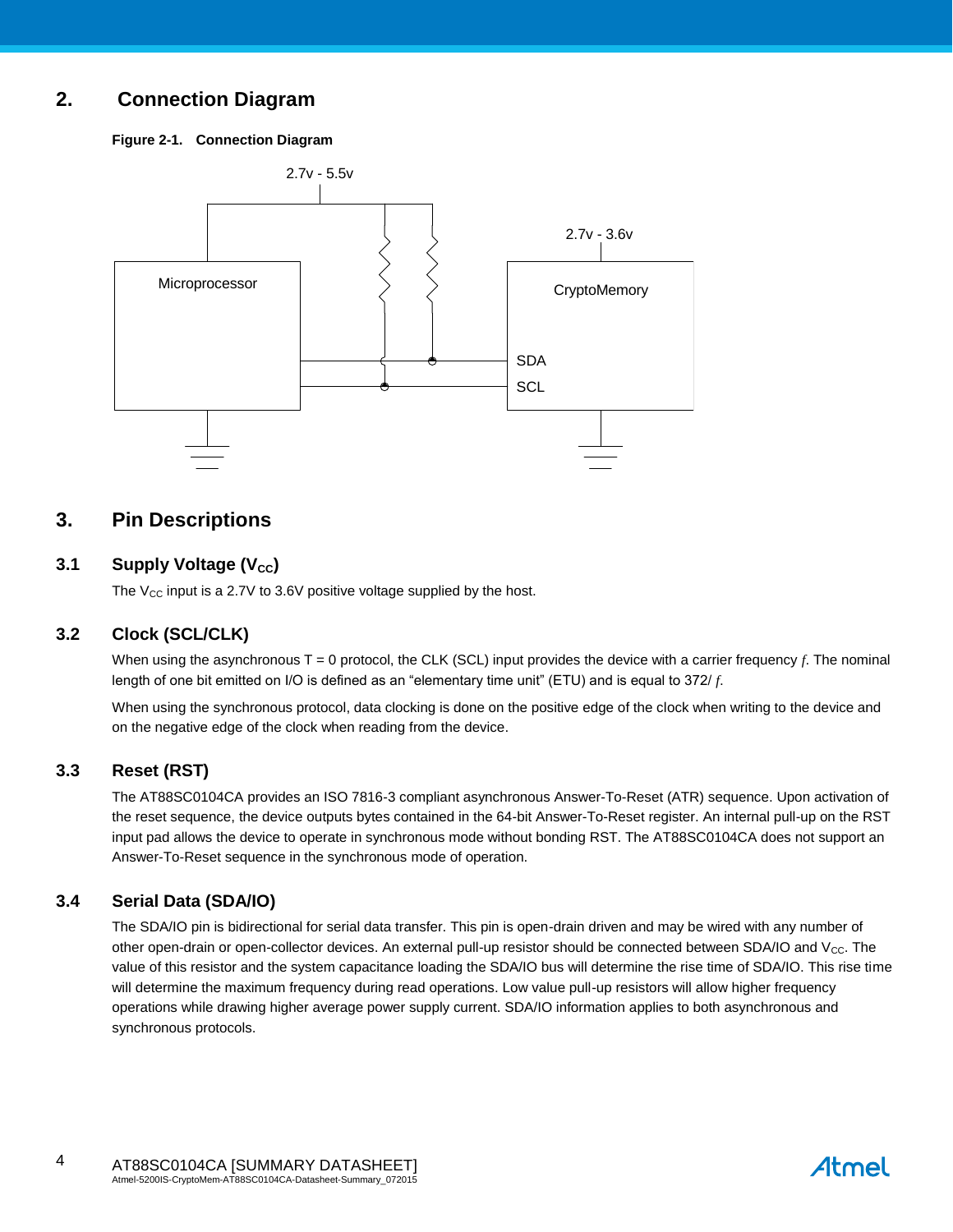### **4. Absolute Maximum Ratings\***

| Operating temperature-40°C to +85°C                                   |
|-----------------------------------------------------------------------|
| Storage temperature -65°C to + 150°C                                  |
| Voltage on any pin<br>with respect to ground  - 0.7 to $V_{CC}$ +0.7V |
| Maximum operating voltage 4.0V                                        |
|                                                                       |

**\***Notice: Stresses beyond those listed under "Absolute Maximum Ratings" may cause permanent damage to the device. This is a stress rating only and functional operation of the device at these or any other condition beyond those indicated in the operational sections of this specification is not implied. Exposure to absolute maximum rating conditions for extended periods of time may affect device reliability.

### **Table 4-1. DC Characteristics**

| <b>Symbol</b>                  | <b>Parameter</b>                  | <b>Test Conditions</b>                           | <b>Min</b>       | <b>Typ</b> | <b>Max</b>            | <b>Units</b>   |
|--------------------------------|-----------------------------------|--------------------------------------------------|------------------|------------|-----------------------|----------------|
| $V_{CC}$ <sup>(1)</sup>        | <b>Supply Voltage</b>             |                                                  | 2.7              |            | 3.6                   | $\vee$         |
| $I_{\rm CC}$                   | <b>Supply Current</b>             | Async Read at 3.57MHz                            |                  |            | 5                     | m <sub>A</sub> |
| $_{\rm lcc}$                   | <b>Supply Current</b>             | Async Write at 3.57MHz                           |                  |            | 5                     | m <sub>A</sub> |
| $_{\rm lcc}$                   | <b>Supply Current</b>             | Synch Read at 1MHz                               |                  |            | 5                     | m <sub>A</sub> |
| $I_{\rm CC}$                   | <b>Supply Current</b>             | Synch Write at 1MHz                              |                  |            | 5                     | mA             |
| $I_{SB}$                       | <b>Standby Current</b>            | $V_{IN}$ = $V_{CC}$ or GND                       |                  |            | 100                   | $\mu$ A        |
| $V_{IL}$                       | SDA/IO Input Low Voltage          |                                                  | $\boldsymbol{0}$ |            | $V_{CC}$ x 0.2        | $\vee$         |
| $V_{IL}$                       | <b>CLK Input Low Voltage</b>      |                                                  | $\mathbf 0$      |            | $V_{CC}$ x 0.2        | $\vee$         |
| $V_{IL}$                       | <b>RST Input Low Voltage</b>      |                                                  | 0                |            | $V_{CC}$ x 0.2        | $\vee$         |
| $V_{\text{IH}}^{(1)}$          | SDA/IO Input High Voltage         |                                                  | $V_{CC}$ x 0.7   |            | 5.5                   | V              |
| V <sub>IH</sub> <sup>(1)</sup> | <b>SCL/CLK Input High Voltage</b> |                                                  | $V_{CC}$ x 0.7   |            | 5.5                   | $\vee$         |
| V <sub>IH</sub> <sup>(1)</sup> | RST Input High Voltage            |                                                  | $V_{CC}$ x 0.7   |            | 5.5                   | $\vee$         |
| $I_{IL}$                       | SDA/IO Input Low Current          | $0 < V_{IL} < V_{CC}$ x 0.15                     |                  |            | 15                    | μA             |
| Ιıμ.                           | <b>SCL/CLK Input Low Current</b>  | $0 < V_{IL} < V_{CC}$ x 0.15                     |                  |            | 15                    | μA             |
| I <sub>IL</sub>                | <b>RST Input Low Current</b>      | $0 < V_{\text{IL}} < V_{\text{CC}}$ x 0.15       |                  |            | 50                    | μA             |
| $I_{\text{IH}}$                | SDA/IO Input High Current         | $V_{CC}$ x 0.7 < $V_{IH}$ < $V_{CC}$             |                  |            | 20                    | $\mu$ A        |
| $I_{\text{IH}}$                | <b>SCL/CLK Input High Current</b> | $V_{CC}$ x 0.7 < $V_{IH}$ < $V_{CC}$             |                  |            | 100                   | μA             |
| $I_{\text{IH}}$                | RST Input High Current            | $V_{\rm CC}$ x 0.7 < $V_{\rm IH}$ < $V_{\rm CC}$ |                  |            | 150                   | $\mu$ A        |
| <b>V<sub>OH</sub></b>          | SDA/IO Output High Voltage        | 20K ohm external pull-up                         | $V_{CC}$ x 0.7   |            | <b>V<sub>cc</sub></b> | $\vee$         |
| VOL                            | SDA/IO Output Low Voltage         | $I_{OL} = 1mA$                                   | $\mathbf 0$      |            | $V_{CC}$ x 0.15       | $\vee$         |
| $I_{OH}$                       | SDA/IO Output High Current        | <b>V<sub>OH</sub></b>                            |                  |            | 20                    | μA             |
| $I_{OL}$                       | SDA/IO Output Low Current         | $V_{OL}$                                         |                  |            | 10                    | mA             |

Applicable over recommended operating range from  $V_{CC}$  = +2.7 to 3.6V,  $T_{AC}$  = -40°C to +85°C *(unless otherwise noted)* 

Note: 1. To prevent latch up conditions from occurring during power up of the Atmel AT88SC0104CA, V<sub>CC</sub> must be turned on before applying  $V_{\text{IH}}$ . For powering down,  $V_{\text{IH}}$  must be removed before turning  $V_{\text{CC}}$  off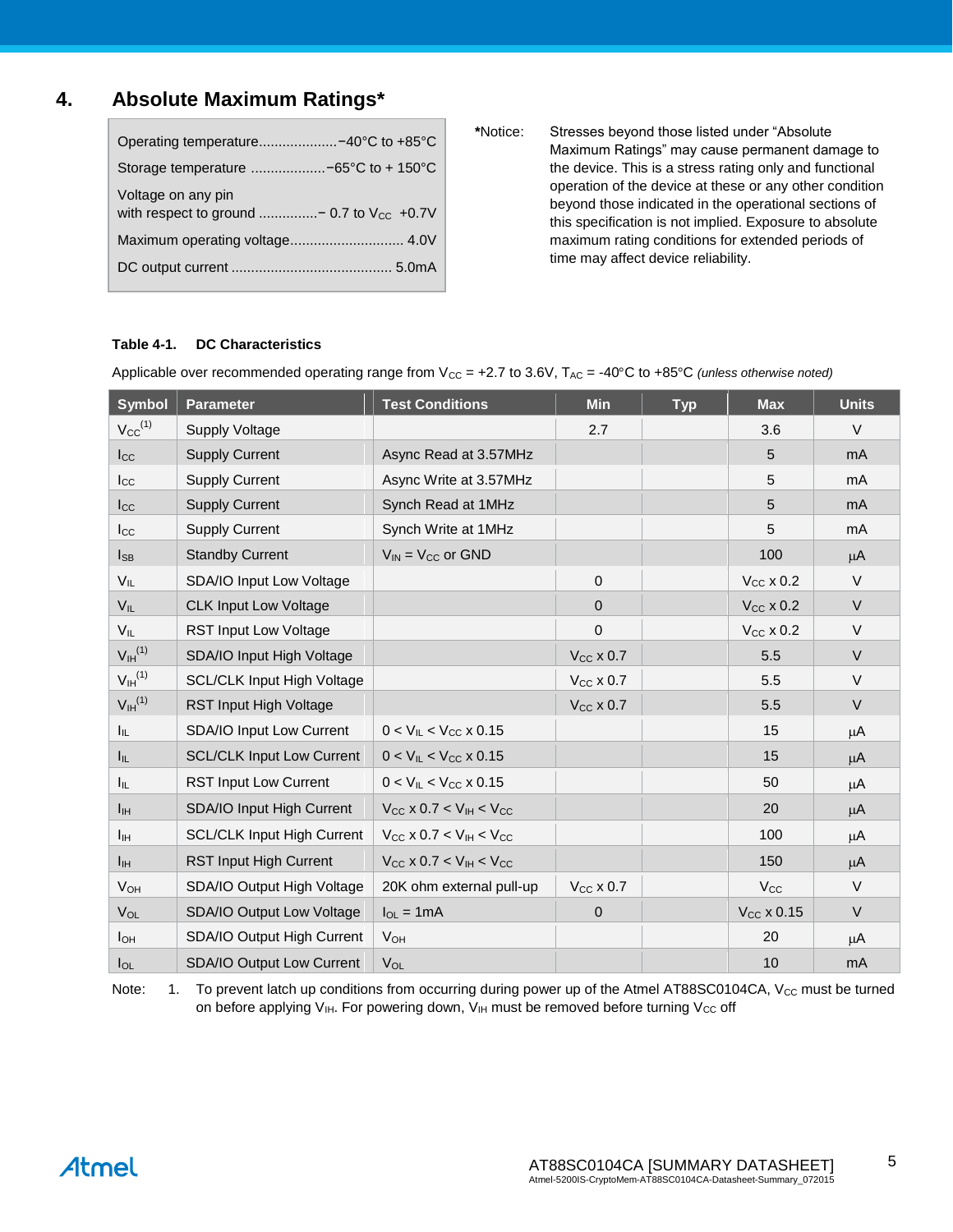#### **Table 4-2. AC Characteristics**

Applicable over recommended operating range from  $V_{CC}$  = +2.7 to 3.6V,  $T_{AC}$  = -40°C to +85°C, CL = 30pF *(unless otherwise noted)*

| <b>Symbol</b>       | <b>Parameter</b>             | <b>Min</b>   | <b>Max</b>   | <b>Units</b> |
|---------------------|------------------------------|--------------|--------------|--------------|
| $f_{CLK}$           | Async Clock Frequency        | 1            | 4            | <b>MHz</b>   |
| $f_{CLK}$           | <b>Synch Clock Frequency</b> | $\mathbf{0}$ | 1            | <b>MHz</b>   |
|                     | Clock Duty cycle             | 40           | 60           | %            |
| $t_{R}$             | "Rise Time - SDA/IO, RST"    |              | $\mathbf{1}$ | $\mu S$      |
| $t_{\mathsf{F}}$    | "Fall Time - SDA/IO, RST"    |              | 1            | $\mu S$      |
| $t_{R}$             | Rise Time - SCL/CLK          |              | 9% x period  | $\mu S$      |
| $t_{\text{F}}$      | Fall Time - SCL/CLK          |              | 9% x period  | $\mu S$      |
| t <sub>AA</sub>     | Clock Low to Data Out Valid  |              | 250          | nS           |
| t <sub>HD.STA</sub> | <b>Start Hold Time</b>       | 200          |              | nS           |
| t <sub>SU.STA</sub> | Start Set-up Time            | 200          |              | nS           |
| <b>t</b> HD.DAT     | Data In Hold Time            | 10           |              | nS           |
| t <sub>SU.DAT</sub> | Data In Set-up Time          | 100          |              | nS           |
| t <sub>su.sto</sub> | Stop Set-up Time             | 200          |              | nS           |
| $t_{DH}$            | Data Out Hold Time           | 20           |              | nS           |
| t <sub>WR</sub>     | Write Cycle Time             |              | 5            | mS           |

### **5. Device Operations for Synchronous Protocols**

### **5.1 Clock and Data Transitions**

The SDA pin is normally pulled high with an external device. Data on the SDA pin may change only during SCL low time periods (see [Figure 5-3](#page-7-0) on pag[e 8\)](#page-7-0). Data changes during SCL high periods will indicate a start or stop condition as defined below.

### **5.1.1 Start Condition**

A high-to-low transition of SDA with SCL high defines a start condition which must precede all commands (see [Figure 5-4](#page-7-1) on pag[e 8\)](#page-7-1).

### **5.1.2 Stop Condition**

A low-to-high transition of SDA with SCL high defines a stop condition. After a read sequence, the stop condition will place the EEPROM in a standby power mode (see [Figure 5-4](#page-7-1) on page [8\)](#page-7-1).

### **5.1.3 Acknowledge**

All addresses and data words are serially transmitted to and from the EEPROM in 8-bit words. The EEPROM sends a zero to acknowledge that it has received each word. This happens during the ninth clock cycle (se[e Figure 5-5](#page-7-2) on page [8\)](#page-7-2).

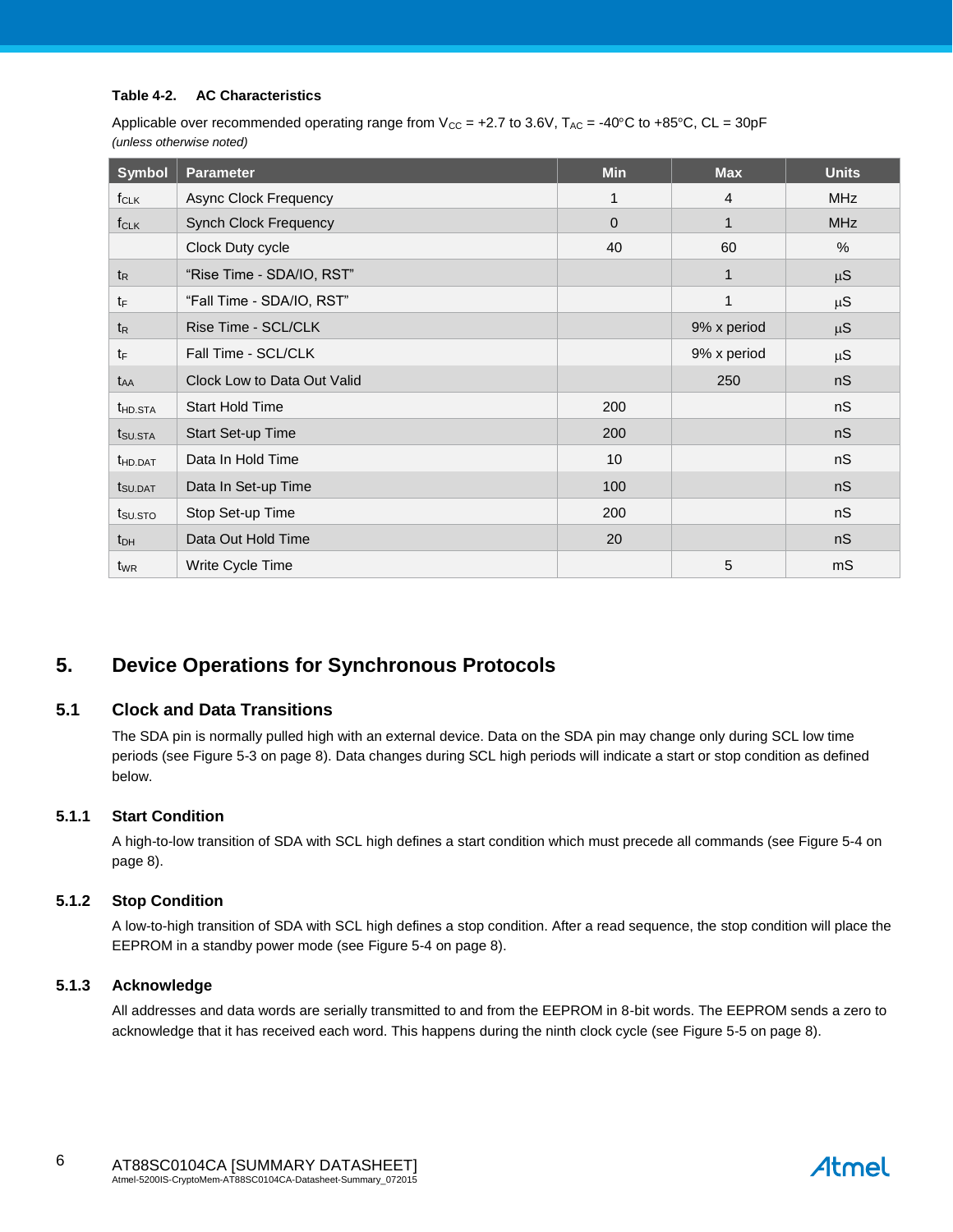### **5.2 Memory Reset**

After an interruption in communication due protocol errors, power loss or any reason, perform "Acknowledge Polling" to properly recover from the condition. Acknowledge polling consists of sending a start condition followed by a valid CryptoMemory command byte and determining if the device responded with an acknowledge.

#### **Figure 5-1. Bus Time for 2-wire Serial Communications**





**Figure 5-2. Write Cycle Timing**

### **SCL: Serial Clock, SDA: Serial Data I/O**



Note: The write cycle time  $t_{wr}$  is the time from a valid stop condition of a write sequence to the end of the internal clear/write cycle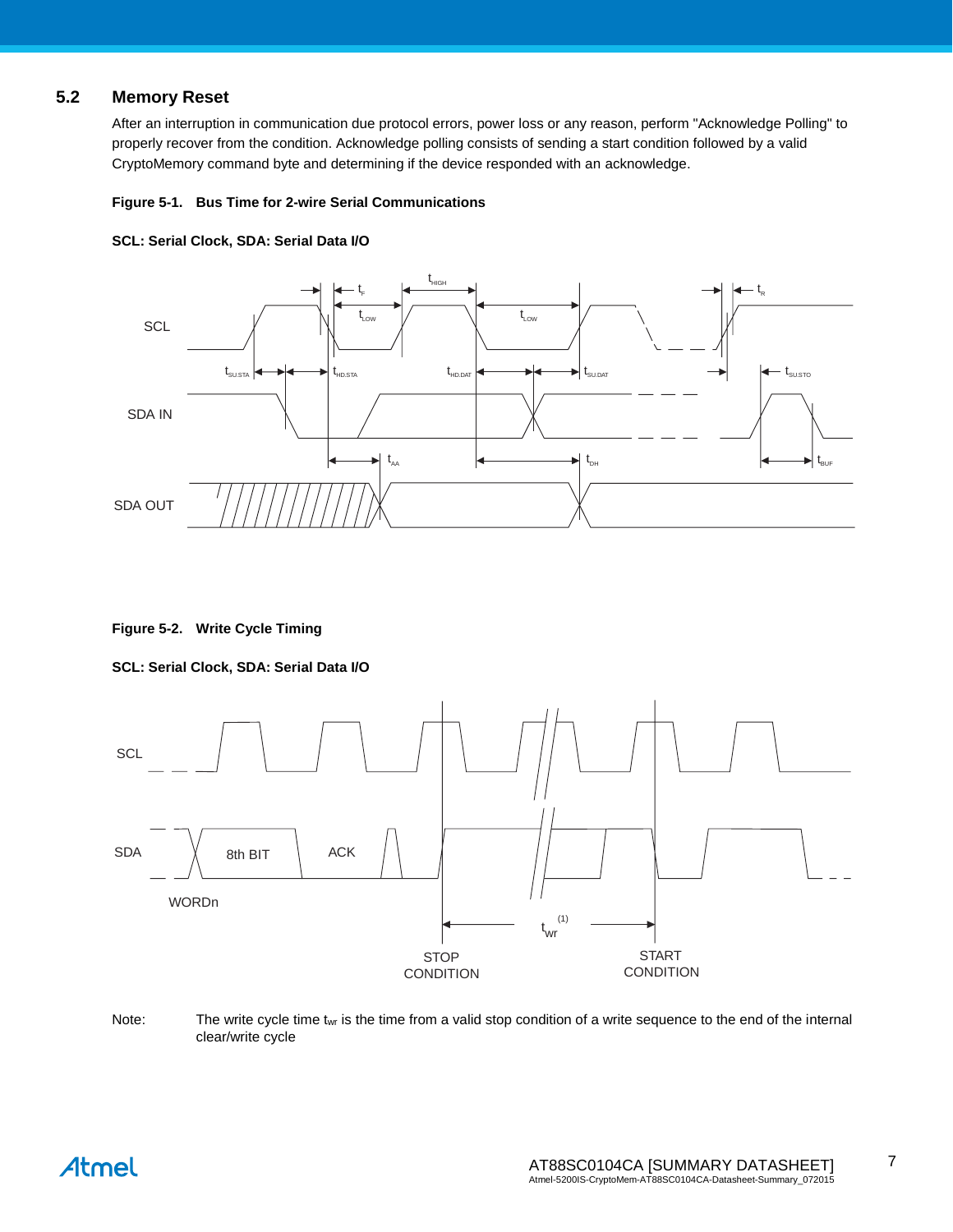**Figure 5-3. Data Validity**

<span id="page-7-0"></span>

**Figure 5-4. Start and Stop Definitions**

<span id="page-7-1"></span>

**Figure 5-5. Output Acknowledge**

<span id="page-7-2"></span>

8

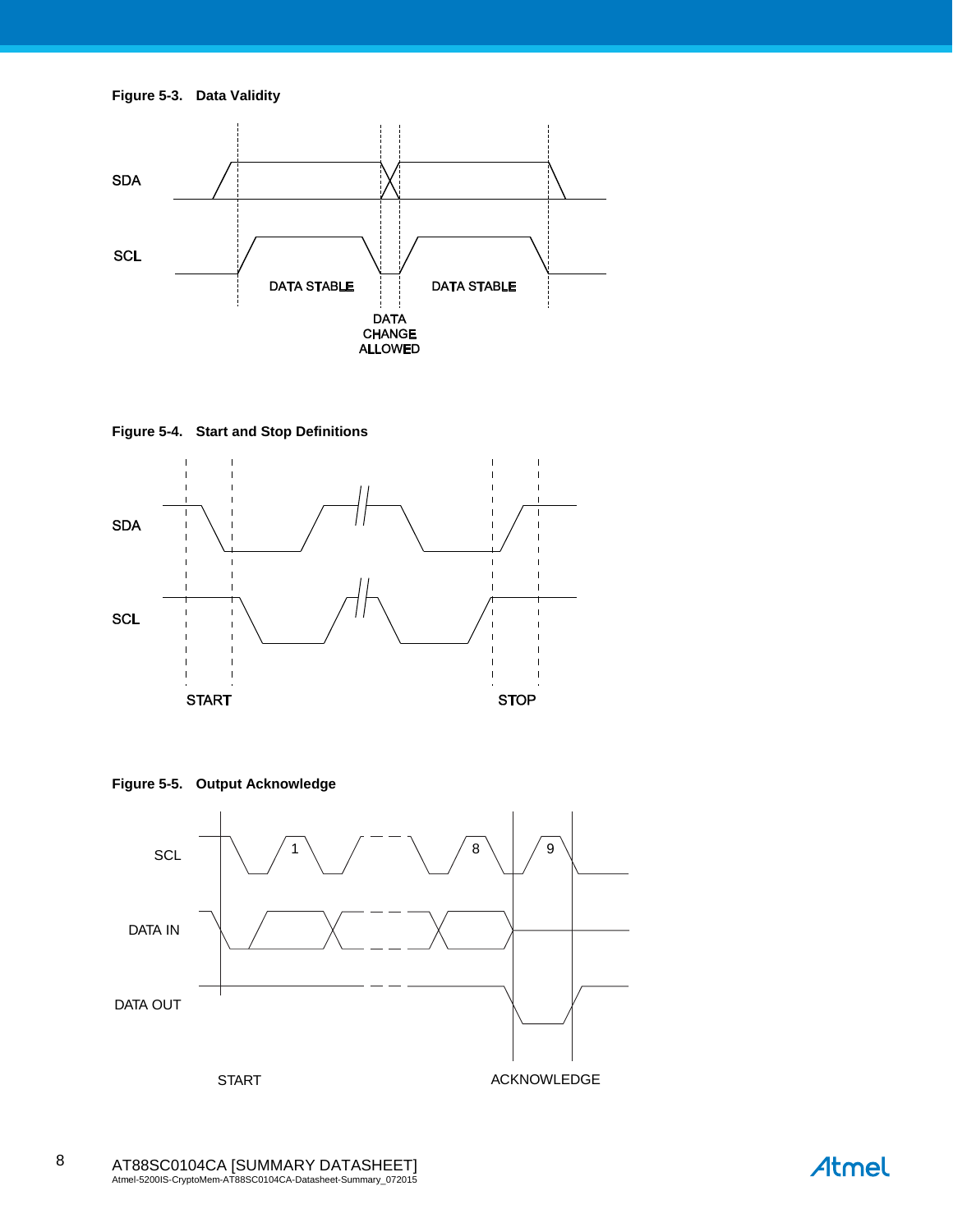### **6. Device Architecture**

### **6.1 User Zones**

The EEPROM user memory is divided into four zones of 256 bits each. Multiple zones allow for storage of different types of data or files in different zones. Access to user zones is permitted only after meeting proper security requirements. These security requirements are user definable in the configuration memory during device personalization. If the same security requirements are selected for multiple zones, then these zones may effectively be accessed as one larger zone.

| Zone   |                          | $$0$$    | \$1 | \$2 | \$3 | \$4      | \$5 | \$6 | \$7 |  |  |  |
|--------|--------------------------|----------|-----|-----|-----|----------|-----|-----|-----|--|--|--|
| User 0 | \$00                     |          |     |     |     |          |     |     |     |  |  |  |
|        | $\overline{\phantom{a}}$ |          |     |     |     | 32 bytes |     |     |     |  |  |  |
|        | $\overline{\phantom{a}}$ |          |     |     |     |          |     |     |     |  |  |  |
|        | \$18                     |          |     |     |     |          |     |     |     |  |  |  |
| User 1 | \$00                     |          |     |     |     |          |     |     |     |  |  |  |
|        | $\overline{\phantom{a}}$ |          |     |     |     | 32 bytes |     |     |     |  |  |  |
|        | $\overline{\phantom{a}}$ |          |     |     |     |          |     |     |     |  |  |  |
|        | \$18                     |          |     |     |     |          |     |     |     |  |  |  |
| User 2 | \$00                     |          |     |     |     |          |     |     |     |  |  |  |
|        | $\overline{\phantom{a}}$ | 32 bytes |     |     |     |          |     |     |     |  |  |  |
|        | $\overline{\phantom{a}}$ |          |     |     |     |          |     |     |     |  |  |  |
|        | \$18                     |          |     |     |     |          |     |     |     |  |  |  |
| User 3 | \$00                     |          |     |     |     |          |     |     |     |  |  |  |
|        | $\overline{\phantom{a}}$ |          |     |     |     | 32 bytes |     |     |     |  |  |  |
|        | $\overline{\phantom{a}}$ |          |     |     |     |          |     |     |     |  |  |  |
|        | \$18                     |          |     |     |     |          |     |     |     |  |  |  |

**Figure 6-1. User Zones**

### **7. Control Logic**

Access to the user zones occur only through the control logic built into the device. This logic is configurable through access registers, key registers and keys programmed into the configuration memory during device personalization. Also implemented in the control logic is a cryptographic engine for performing the various higher-level security functions of the device.

9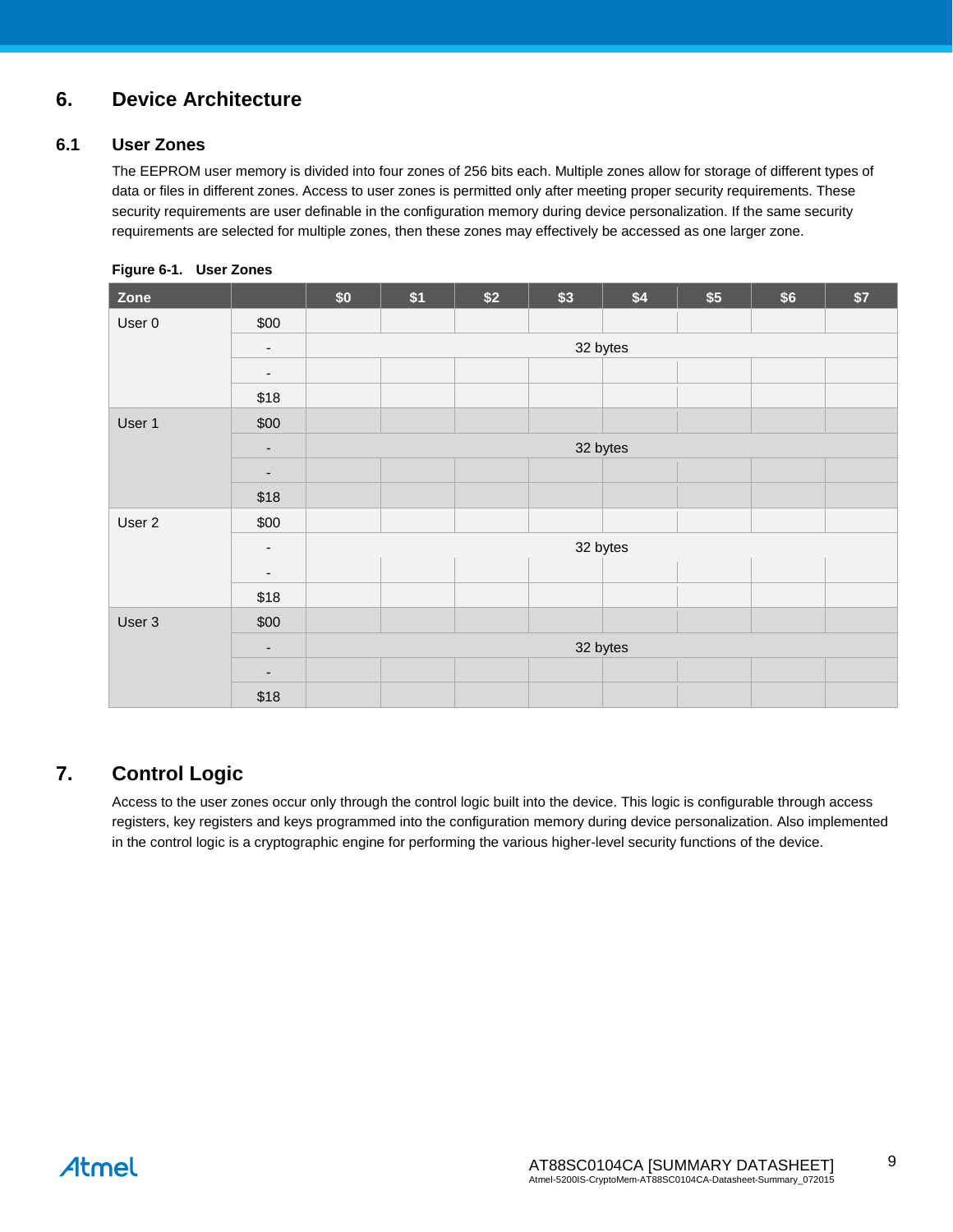# **8. Configuration Memory**

The configuration memory consists of 2048 bits of EEPROM memory used for storage of passwords, keys, codes, and also used for definition of security access rights for the user zones. Access rights to the configuration memory are defined in the control logic and are not alterable by the user after completion of personalization.

|                  | \$0                                              | \$1             | \$2     | \$3             | \$4                                   | \$5             | \$6    | \$7             |                       |  |
|------------------|--------------------------------------------------|-----------------|---------|-----------------|---------------------------------------|-----------------|--------|-----------------|-----------------------|--|
| \$00             | Answer To Reset                                  |                 |         |                 |                                       |                 |        |                 |                       |  |
| \$08             | Fab Code<br><b>MTZ</b><br>Card Manufacturer Code |                 |         |                 |                                       |                 |        | Identifitcation |                       |  |
| \$10             |                                                  |                 |         |                 | Lot History Code                      |                 |        |                 | Read Only             |  |
| \$18             | <b>DCR</b>                                       |                 |         |                 | <b>Identification Number Nc</b>       |                 |        |                 |                       |  |
| \$20             | AR0                                              | PR <sub>0</sub> | AR1     | PR <sub>1</sub> | AR <sub>2</sub>                       | PR <sub>2</sub> | AR3    | PR <sub>3</sub> |                       |  |
| \$28             |                                                  |                 |         |                 |                                       |                 |        |                 |                       |  |
| \$30             | Reserved                                         |                 |         |                 |                                       |                 |        |                 | <b>Access Control</b> |  |
| \$38             |                                                  |                 |         |                 |                                       |                 |        |                 |                       |  |
| \$40             |                                                  |                 |         |                 |                                       |                 |        |                 |                       |  |
| \$48             |                                                  |                 |         |                 | <b>Issuer Code</b>                    |                 |        |                 |                       |  |
| \$50             |                                                  |                 |         |                 |                                       |                 |        |                 |                       |  |
| \$58             |                                                  |                 |         |                 |                                       |                 |        |                 |                       |  |
| \$60             |                                                  |                 |         |                 |                                       |                 |        |                 |                       |  |
| \$68             |                                                  |                 |         |                 |                                       |                 |        |                 |                       |  |
| \$70             | For Authentication and Encryption use            |                 |         |                 |                                       |                 |        | Cryptography    |                       |  |
| \$78             |                                                  |                 |         |                 |                                       |                 |        |                 |                       |  |
| \$80             |                                                  |                 |         |                 |                                       |                 |        |                 |                       |  |
| \$88             |                                                  |                 |         |                 |                                       |                 |        |                 |                       |  |
| \$90             |                                                  |                 |         |                 |                                       |                 |        |                 |                       |  |
| \$98             |                                                  |                 |         |                 |                                       |                 |        |                 |                       |  |
| \$A0             |                                                  |                 |         |                 | For Authentication and Encryption use |                 |        |                 | Secret                |  |
| <b>\$A8</b>      |                                                  |                 |         |                 |                                       |                 |        |                 |                       |  |
| \$B0             | <b>PAC</b>                                       |                 | Write 0 |                 | <b>PAC</b>                            |                 | Read 0 |                 |                       |  |
| \$B8             | <b>PAC</b>                                       |                 | Write 1 |                 | PAC                                   |                 | Read 1 |                 |                       |  |
| \$CO             | <b>PAC</b>                                       |                 | Write 2 |                 | PAC                                   |                 | Read 2 |                 |                       |  |
| \$C8             | PAC                                              |                 | Write 3 |                 | PAC                                   |                 | Read 3 |                 |                       |  |
| \$D0             | PAC                                              |                 | Write 4 |                 | PAC                                   |                 | Read 4 |                 | Password              |  |
| \$D8             | PAC                                              |                 | Write 5 |                 | PAC                                   |                 | Read 5 |                 |                       |  |
| \$E0             | PAC                                              |                 | Write 6 |                 | PAC                                   |                 | Read 6 |                 |                       |  |
| \$E8             | PAC                                              |                 | Write 7 |                 | PAC                                   |                 | Read 7 |                 |                       |  |
| \$F <sub>0</sub> |                                                  |                 |         |                 |                                       |                 |        |                 |                       |  |
| <b>\$F8</b>      |                                                  |                 |         |                 | Reserved                              |                 |        |                 | Forbidden             |  |

### **Figure 8-1. Configuration Memory**

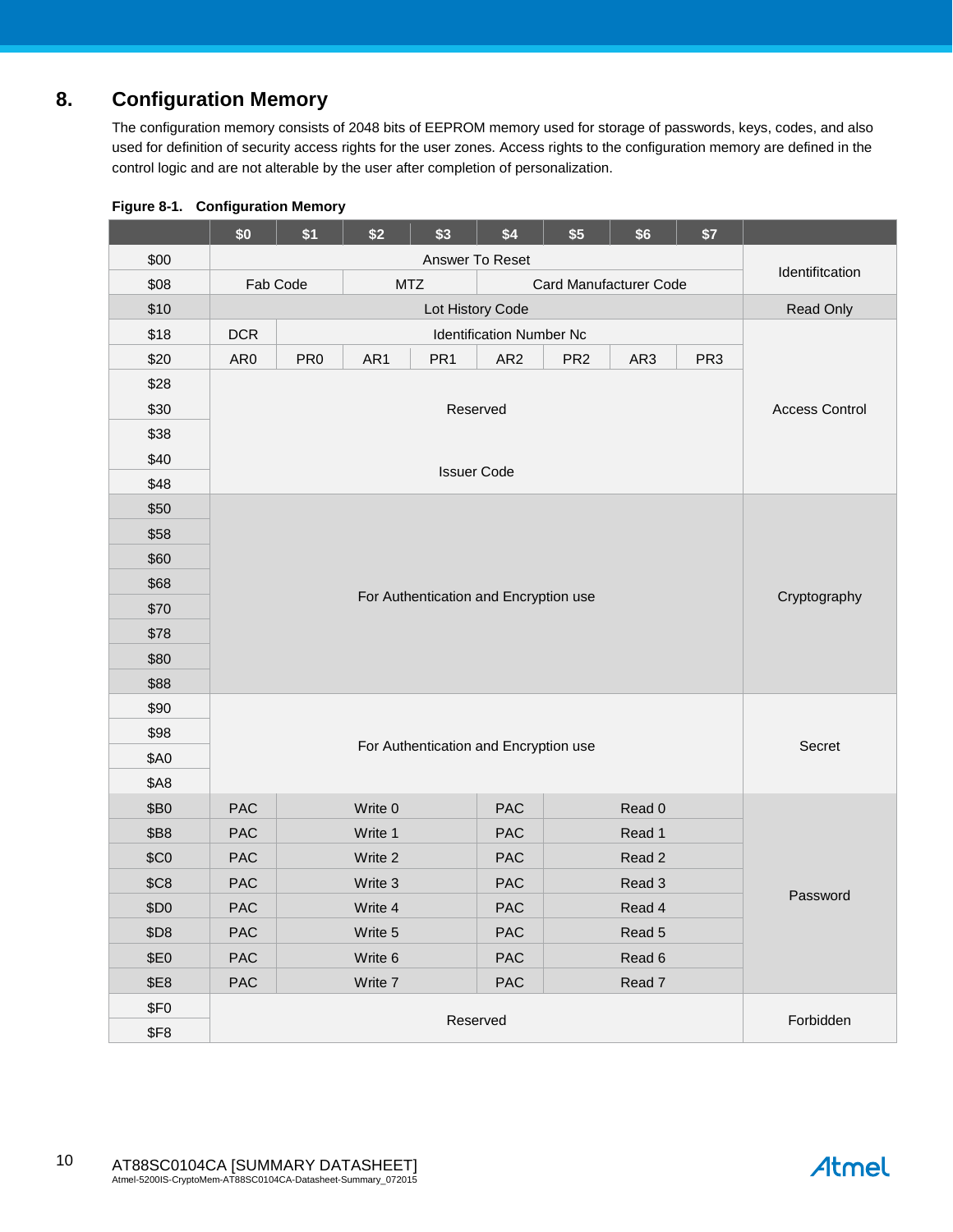### **8.2 Security Fuses**

There are three fuses on the device that must be blown during the device personalization process. Each fuse locks certain portions of the configuration zone as OTP (One-Time Programmable) memory. Fuses are designed for the module manufacturer, card manufacturer and card issuer and should be blown in sequence, although all programming of the device and blowing of the fuses may be performed at one final step.

### **9. Communication Security Modes**

Communications between the device and host operate in three basic modes. Standard mode is the default mode for the device after power-up. Authentication mode is activated by a successful authentication sequence. Encryption mode is activated by a successful encryption activation following a successful authentication.

| <b>Mode</b>    | <b>Configuration Data</b> | <b>User Data</b> | <b>Passwords</b> | Data Integrity Check |
|----------------|---------------------------|------------------|------------------|----------------------|
| Standard       | Clear                     | Clear            | Clear            | MDC <sup>(1)</sup>   |
| Authentication | Clear                     | Clear            | Encrypted        | MAC <sup>(1)</sup>   |
| Encryption     | Clear                     | Encrypted        | Encrypted        | MAC(1)               |

#### **Table 9-1. Communication Security Modes(1)**

<span id="page-10-0"></span>Note: 1. Configuration data include viewable areas of the configuration zone except the passwords:

MDC (Modification Detection Code)

MAC (Message Authentication Code)

### **10. Security Options**

### **10.1 Anti-Tearing**

In the event of a power loss during a write cycle, the integrity of the device's stored data is recoverable. This function is optional – the host may choose to activate the anti-tearing function, depending on application requirements. When anti-tearing is active, write commands take longer to execute, since more write cycles are required to complete them, and data is limited to a maximum of eight bytes for each write request.

Data is written first into a buffer zone in EEPROM instead of the intended destination address, but with the same access conditions. The data is then written in the required location. If this second write cycle is interrupted due to a power loss, the device will automatically recover the data from the system buffer zone at the next power-up. Non-volatile buffering of the data is done automatically by the device.

During power-up in applications using anti-tearing, the host is required to perform ACK polling in the event that the device needs to carry out the data recovery process.

### **10.2 Write Lock**

If a user zone is configured in the write lock mode, the lowest address byte of an 8-byte page constitutes a write access byte for the bytes of that page.

**Example:** For example, the write lock byte at \$080 controls the bytes from \$081 to \$087.

| Address | \$0      |           | ĉ٥<br><u> 74</u> | \$3       | \$4              | \$5       | \$6       | $6 -$     |
|---------|----------|-----------|------------------|-----------|------------------|-----------|-----------|-----------|
| \$080   | 11011001 | XXXX XXXX | XXXX XXXX        | XXXX XXXX | <b>XXXX XXXX</b> | XXXX XXXX | XXXX XXXX | XXXX XXXX |
|         |          | locked    | locked           |           |                  | locked    |           |           |

#### **Figure 10-1. Write Lock Example**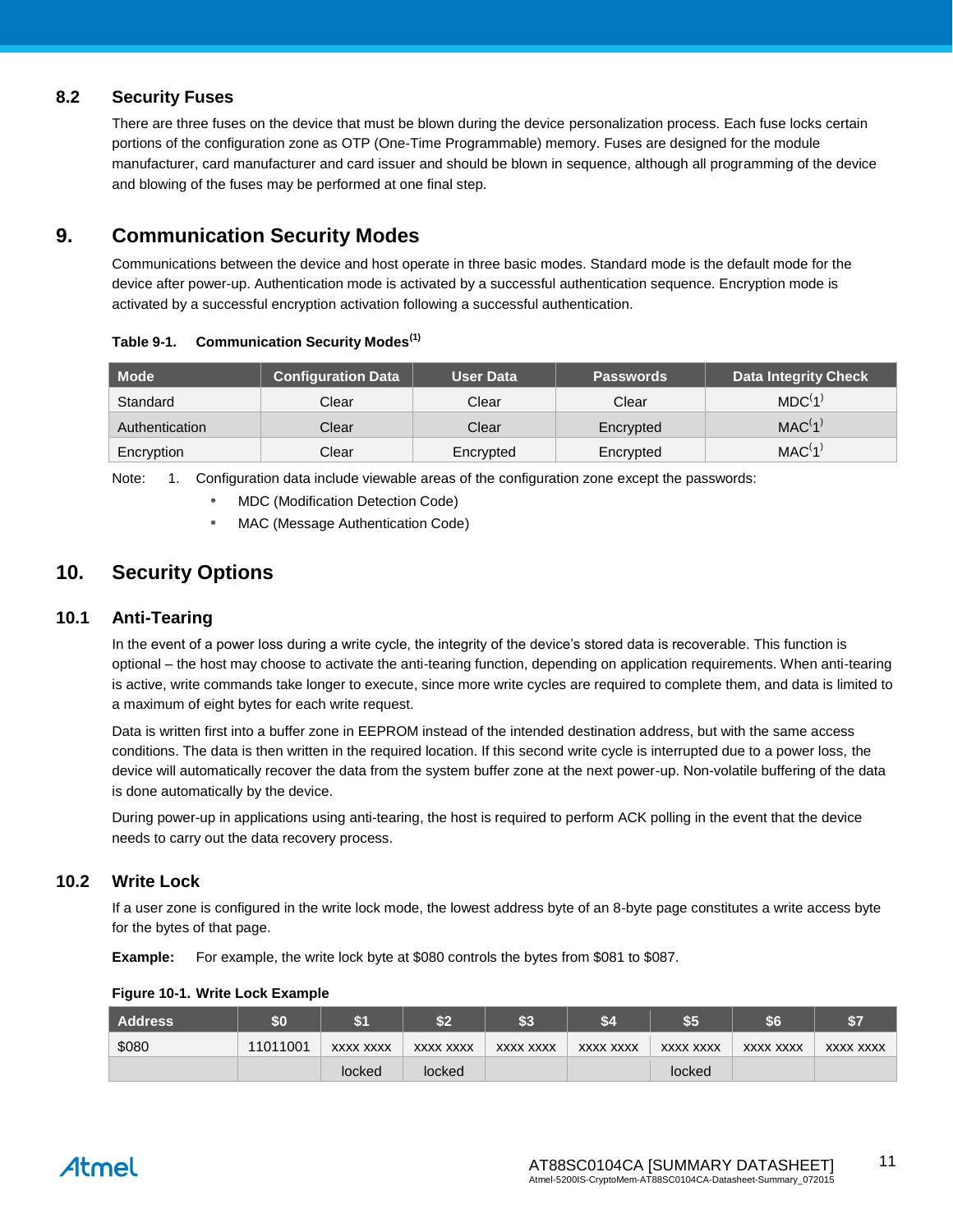The Write-Lock byte itself may be locked by writing its least significant (rightmost) bit to "0". Moreover, when write lock mode is activated, the write lock byte can only be programmed – that is, bits written to "0" cannot return to "1".

In the write lock configuration, write operations are limited to writing only one byte at a time. Attempts to write more than one byte will result in writing of just the first byte into the device.

### **10.3 Password Verification**

Passwords may be used to protect read and/or write access of any user zone. When a valid password is presented, it is memorized and active until power is turned off, unless a new password is presented or RST becomes active. There are eight password sets that may be used to protect any user zone. Only one password is active at a time.

Presenting the correct write password also grants read access privileges.

### **10.4 Authentication Protocol**

The access to a user zone may be protected by an authentication protocol. Any one of four keys may be selected to use with a user zone.

Authentication success is memorized and active as long as the chip is powered, unless a new authentication is initialized or RST becomes active. If the new authentication request is not validated, the card loses its previous authentication which must be presented again to gain access. Only the latest request is memorized.

#### **Figure 10-2. Password and Authentication Operations**



Note: Authentication and password verification may be attempted at any time and in any order. Exceeding corresponding authentication or password attempts trial limit renders subsequent authentication or password verification attempts futile.

# Atmel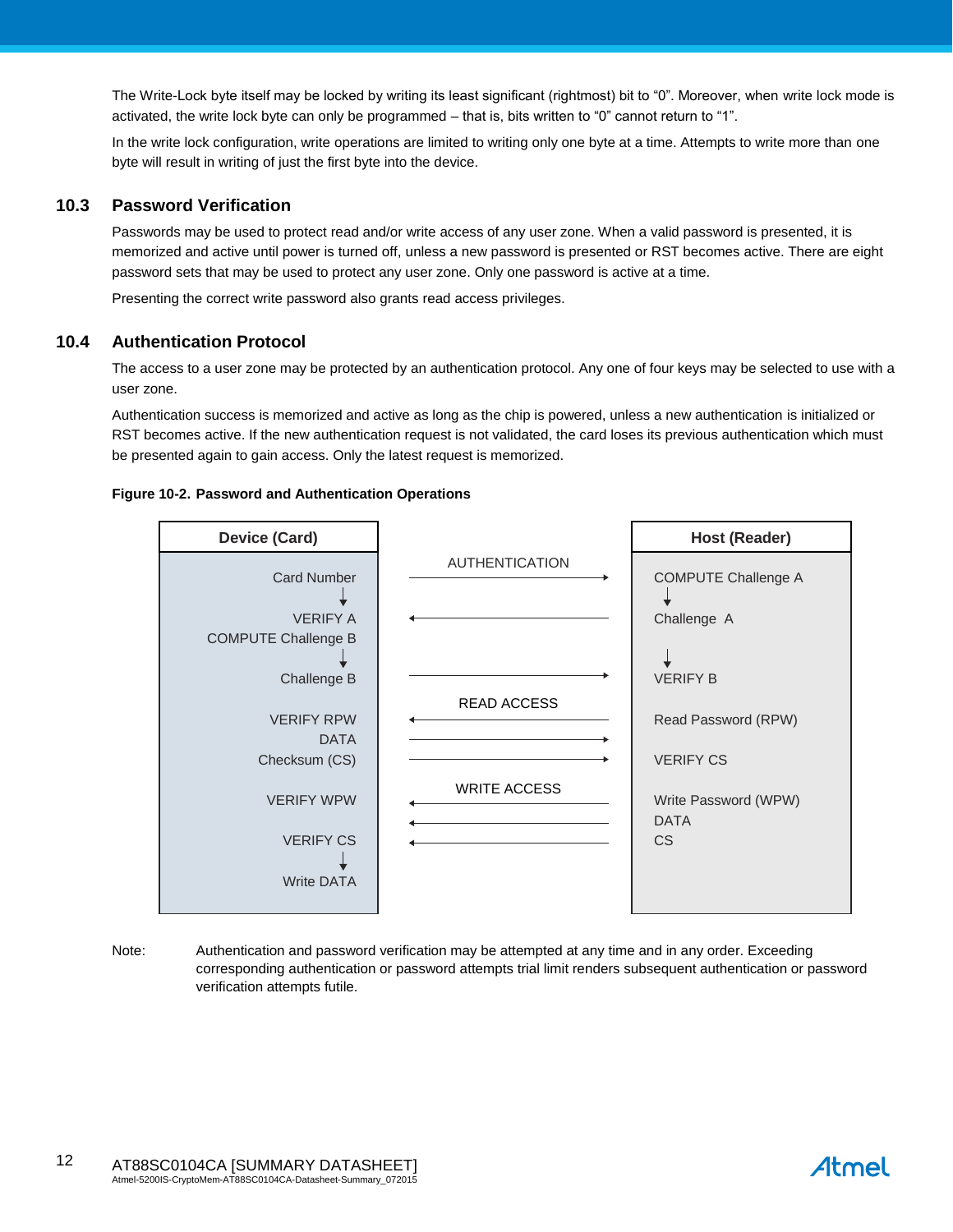### **10.5 Cryptographic Message Authentication Codes**

AT88SC0104CA implements a data validity check function in the standard, authentication or encryption modes of operation.

In the standard mode, data validity check is done through a Modification Detection Code (MDC), in which the host may read an MDC from the device in order to verify that the data sent was received correctly.

In authentication and encryption modes, the data validity check becomes more powerful since it provides a bidirectional data integrity check and data origin authentication capability in the form of a Message Authentication Codes (MAC). Only the host/device that carried out a valid authentication is capable of computing a valid MAC. While operating in the authentication or encryption modes, the use of MAC is required. For an ingoing command, if the device calculates a MAC different from the MAC transmitted by the host, not only is the command abandoned but the security privilege is revoked. A new authentication and/or encryption activation will be required to reactivate the MAC.

### **10.6 Encryption**

The data exchanged between the device and the host during read, write and verify password commands may be encrypted to ensure data confidentiality.

The issuer may choose to require encryption for a user zone by settings made in the configuration memory. Any one of four keys may be selected for use with a user zone. In this case, activation of the encryption mode is required in order to read/write data in the zone and only encrypted data will be transmitted. Even if not required, the host may still elect to activate encryption provided the proper keys are known.

### **10.7 Supervisor Mode**

Enabling this feature allows the holder of one specific password to gain full access to all eight password sets, including the ability to change passwords.

### **10.8 Modify Forbidden**

No write access is allowed in a user zone protected with this feature at any time. The user zone must be written during device personalization prior to blowing the security fuses.

### **10.9 Program Only**

For a user zones protected by this feature, data can only be programmed (bits change from a "1" to a "0"), but not erased (bits change from a "0" to a "1").

### **11. Protocol Selection**

The AT88SC0104CA supports two different communication protocols.

#### **Smartcard Applications:**

Smartcard applications use ISO 7816-B protocol in asynchronous  $T = 0$  mode for compatibility and interoperability with industry standard smartcard readers.

#### **•** Embedded Applications:

A 2-wire serial interface provides fast and efficient connectivity with other logic devices or microcontrollers.

The power-up sequence determines establishes the communication protocol for use within that power cycle. Protocol selection is allowed only during power-up.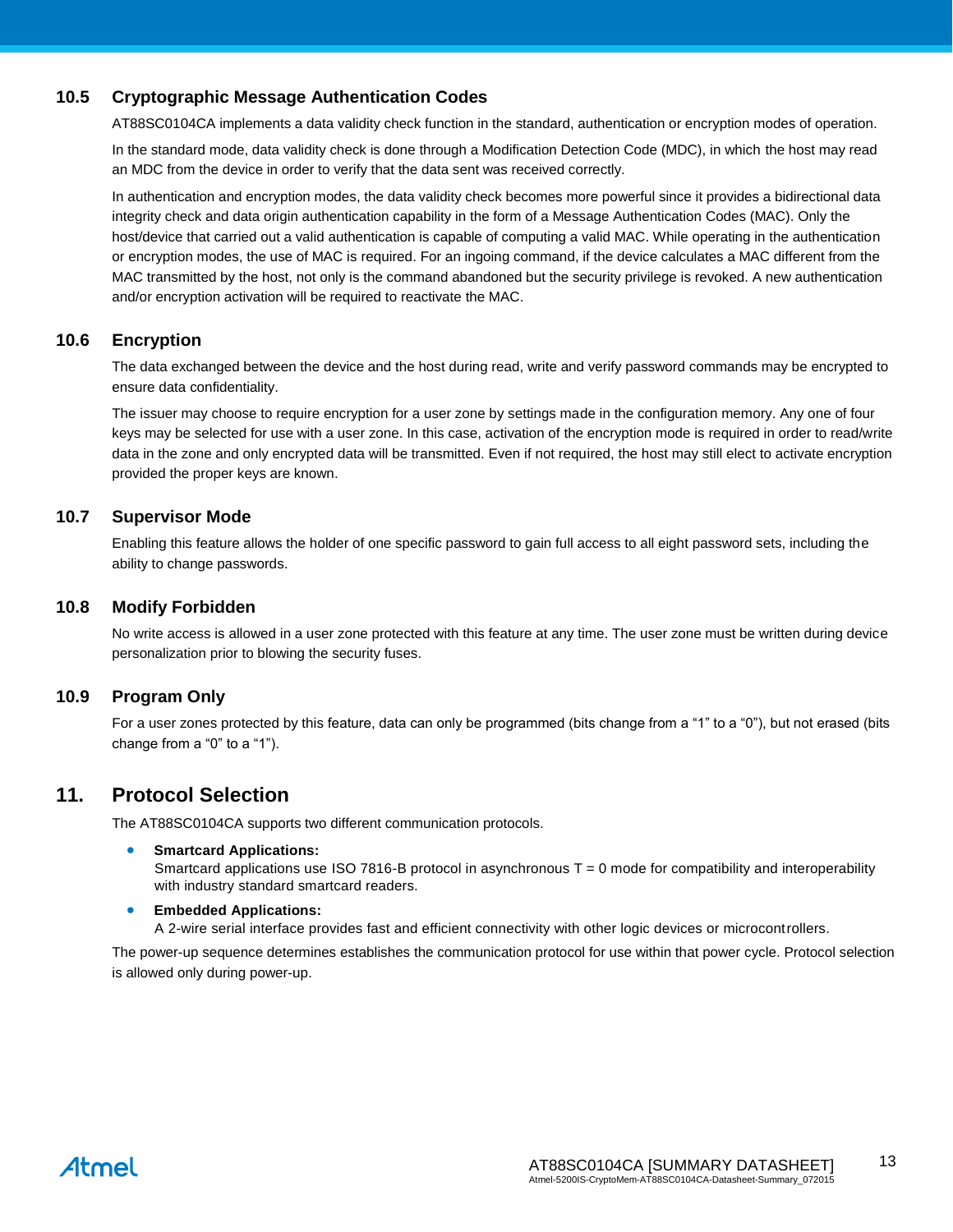### **11.1 Synchronous 2-wire Serial Interface**

The synchronous mode is the default mode after power up. This is due to the presence of an internal pull-up on RST. For embedded applications using CryptoMemory in standard plastic packages, this is the only available communication protocol.

- Power-up  $V_{CC}$ , RST goes high also
- After stable  $V_{CC}$ , SCL(CLK) and SDA(I/O) may be driven
- Once synchronous mode has been selected, it is not possible to switch to asynchronous mode without first powering off the device

#### **Figure 11-1. Synchronous 2-wire Protocol**

| $V_{\text{CC}}$ $\Box$ |                                                                   |
|------------------------|-------------------------------------------------------------------|
| $I/O-SDA$ $-$          |                                                                   |
| <b>RST</b>             |                                                                   |
|                        | CLK-SCL $\Box$ $\Box$ 1 $\Box$ 2 3 4 5 $\Box$ $\Box$ $\Box$       |
| Note:                  | Five clock pulses must be sent before the first command is issued |

## **11.2 Asynchronous T = 0 Protocol**

This power-up sequence complies to ISO 7816-3 for a cold reset in smart card applications.

- V<sub>cc</sub> goes high; RST, I/O (SDA) and CLK (SCL) are low
- Set I/O (SDA) in receive mode
- Provide a clock signal to CLK (SCL)
- RST goes high after 400 clock cycles

The device will respond with a 64-bit ATR code, including historical bytes to indicate the memory density within the CryptoMemory family.

Once asynchronous mode has been selected, it is not possible to switch to synchronous mode without first powering off the device.

#### **Figure 11-2. Asynchronous T = 0 Protocol (Gemplus Patent)**

| $V_{\rm GC}$    |  |            |  |
|-----------------|--|------------|--|
| $I/O-SDA$ $\_\$ |  | <b>ATR</b> |  |
| <b>RST</b>      |  |            |  |
| CLK-SCL         |  |            |  |

Atmel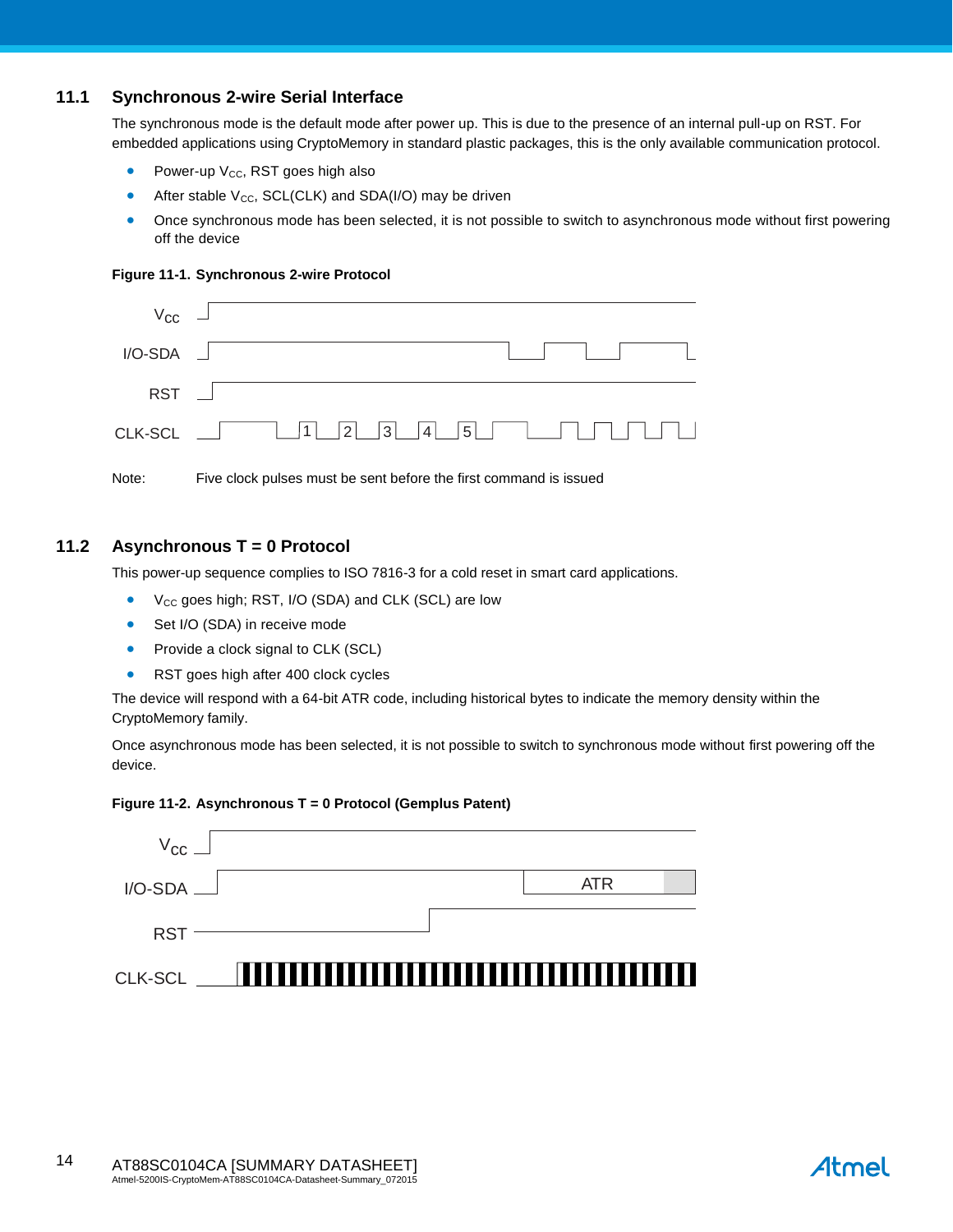### **12. Initial Device Programming**

Enabling the security features of CryptoMemory requires prior personalization. Personalization entails setting up of desired access rights by zones, passwords and key values, programming these values into the configuration memory with verification using simple write and read commands, and then blowing fuses to lock this information in place.

Gaining access to the configuration memory requires successful presentation of a secure (or transport) code. The initial signature of the secure (transport) code for the AT88SC0104CA device is \$DD 42 97. This is the same as the write seven password. The user may elect to change the signature of the secure code anytime after successful presentation.

After writing and verifying data in the configuration memory, the security fuses *must* be blown to lock this information in the device. For additional information on personalizing CryptoMemory, please see the application notes *Programming CryptoMemory for Embedded Applications and Initializing CryptoMemory for Smart Card Applications* from the product page at [www.atmel.com/products/securemem.](http://www.atmel.com/products/securemem)

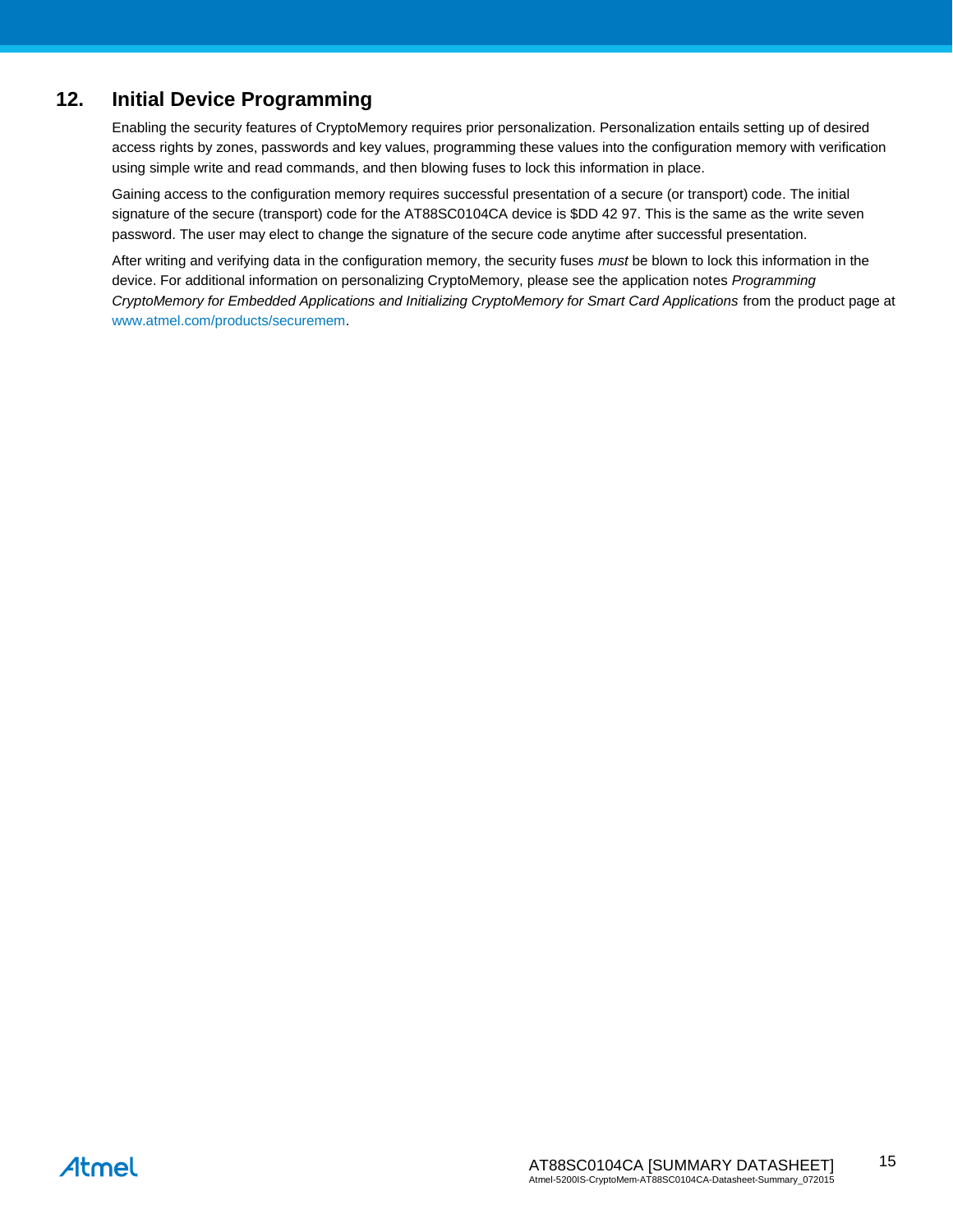# **13. Ordering Information**

|                            |                       |               | <b>Delivery Information</b> | <b>Voltage</b> |                                                                                         |  |
|----------------------------|-----------------------|---------------|-----------------------------|----------------|-----------------------------------------------------------------------------------------|--|
| <b>Atmel Ordering Code</b> | Package               | <b>Form</b>   | <b>Quantity</b>             | Range          | <b>Operating Range</b>                                                                  |  |
| AT88SC0104CA-MJ            | $M2 - J$ Module - ISO |               |                             |                |                                                                                         |  |
| AT88SC0104CA-MP            | $M2 - P$ Module - ISO | Tape and Reel |                             |                | Commercial                                                                              |  |
| AT88SC0104CA-MJTG          | $M2 - J$ Module - TWI |               |                             |                | Temperature<br>$(0^{\circ}C \text{ to } 70^{\circ}C)$                                   |  |
| AT88SC0104CA-MPTG          | $M2 - P$ Module - TWI |               |                             |                |                                                                                         |  |
| AT88SC0104CA-PU            | 8P3                   | Bulk (Tubes)  | 50 per Tube                 | 2.7V to 5.5V   | <b>Green Compliant</b>                                                                  |  |
| AT88SC0104CA-SH            |                       | Bulk (Tubes)  | 100 per Tube                |                | (Exceeds RoHS)<br><b>Industrial Temperature</b><br>$(-40^{\circ}$ C to 85 $^{\circ}$ C) |  |
| AT88SC0104CA-SH-T          | 8S1                   | Tape and Reel | 4,000 per Reel              |                |                                                                                         |  |
| AT88SC0104CA-TH            |                       | Bulk (Tubes)  | 100 per Tube                |                |                                                                                         |  |
| AT88SC0104CA-TH-T          | 8X                    | Tape and Reel | 5,000 per Reel              |                | Industrial Temperature                                                                  |  |
| AT88SC0104CA-Y6H-T         | 8MA <sub>2</sub>      | Tape and Reel | 5,000 per Reel              |                | $(-40^{\circ}$ C to 85 $^{\circ}$ C)                                                    |  |
| AT88SC0104CA-WI            | 7 mil Wafer           |               |                             |                |                                                                                         |  |

| Package Type <sup>(1)(2)</sup>         | <b>Description</b>                                                                  |
|----------------------------------------|-------------------------------------------------------------------------------------|
| M2 – J Module : ISO or TWI             | M <sub>2</sub> ISO 7816 Smart Card Module                                           |
| M <sub>2</sub> – P Module : ISO or TWI | M2 ISO 7816 Smart Card Module with Atmel <sup>®</sup> Logo                          |
| 8P3                                    | 8-lead, 0.300" wide, Plastic Dual Inline (PDIP)                                     |
| <b>8S1</b>                             | 8-lead, 0.150" wide, Plastic Gull Wing Small Outline (JEDEC SOIC)                   |
| 8X                                     | 8-lead, 4.4mm body, Plastic Thin Shrink Small Outline (TSSOP)                       |
| <b>8MA2</b>                            | 8-lead, 2.0x3.0mm, 0.50mm pitch, Ultra Thin Mini-Map, Dual No Lead (DFN), (MLP 2x3) |

Note: 1. Formal drawings may be obtained from an Atmel sales office.

2. Both the J and P module packages are used for either ISO (T=0 / 2-wire mode) or TWI (2-wire mode only).

**Atmel**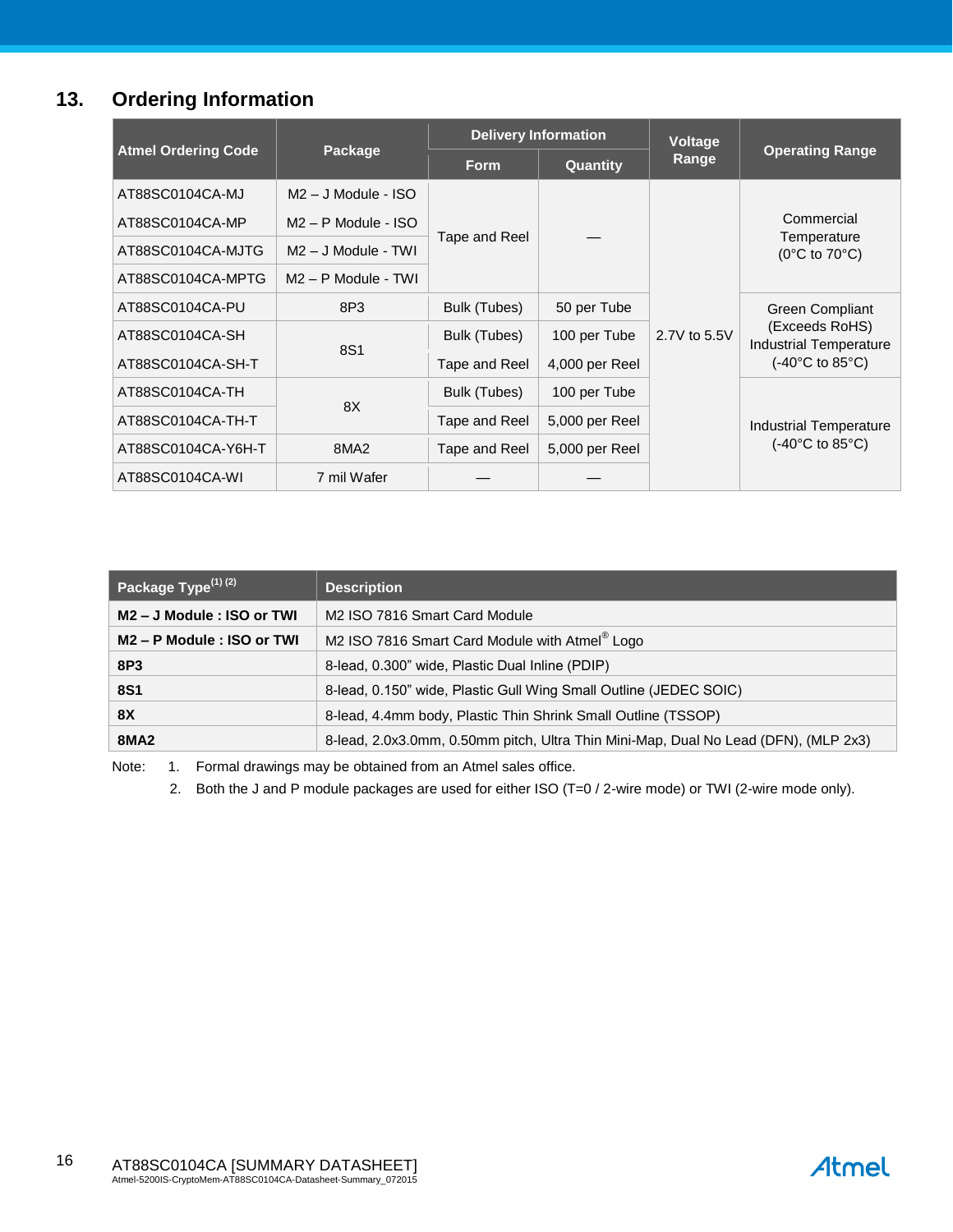## **14. Package Information**



#### Module size: **M2** Dimension\*: 12.6 x 11.4 [mm]

Glob top: round  $-$  Æ 8.5 [mm] Thickness: 0.58 [mm] Pitch: 14.25 mm

### **Ordering Code: MJ or MJTG Ordering Code: MP or MPTG**



Module size: **M2** Dimension\*: 12.6 x 11.4 [mm] Glob top: square  $-8.8 \times 8.8$  [mm] Thickness: 0.58 [mm] Pitch: 14.25 mm

Note: \*The module dimensions listed refer to the dimensions of the exposed metal contact area. The actual dimensions of the module after excise or punching from the carrier tape are generally 0.4mm greater in both directions (i.e., a punched M2 module will yield 13.0 x 11.8mm).

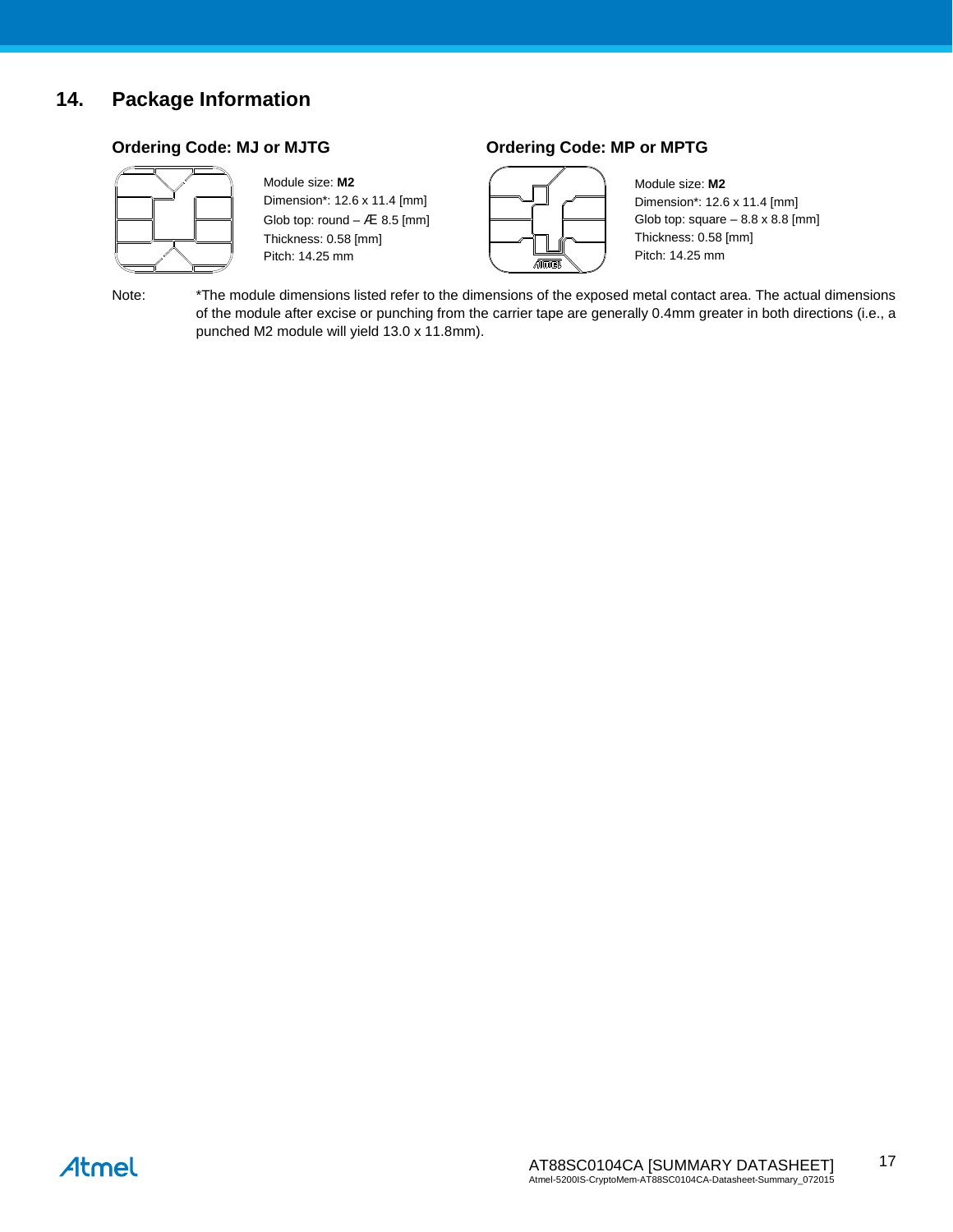### **14.1 Atmel AT88SC0104CA Package Marking Information**



Atmel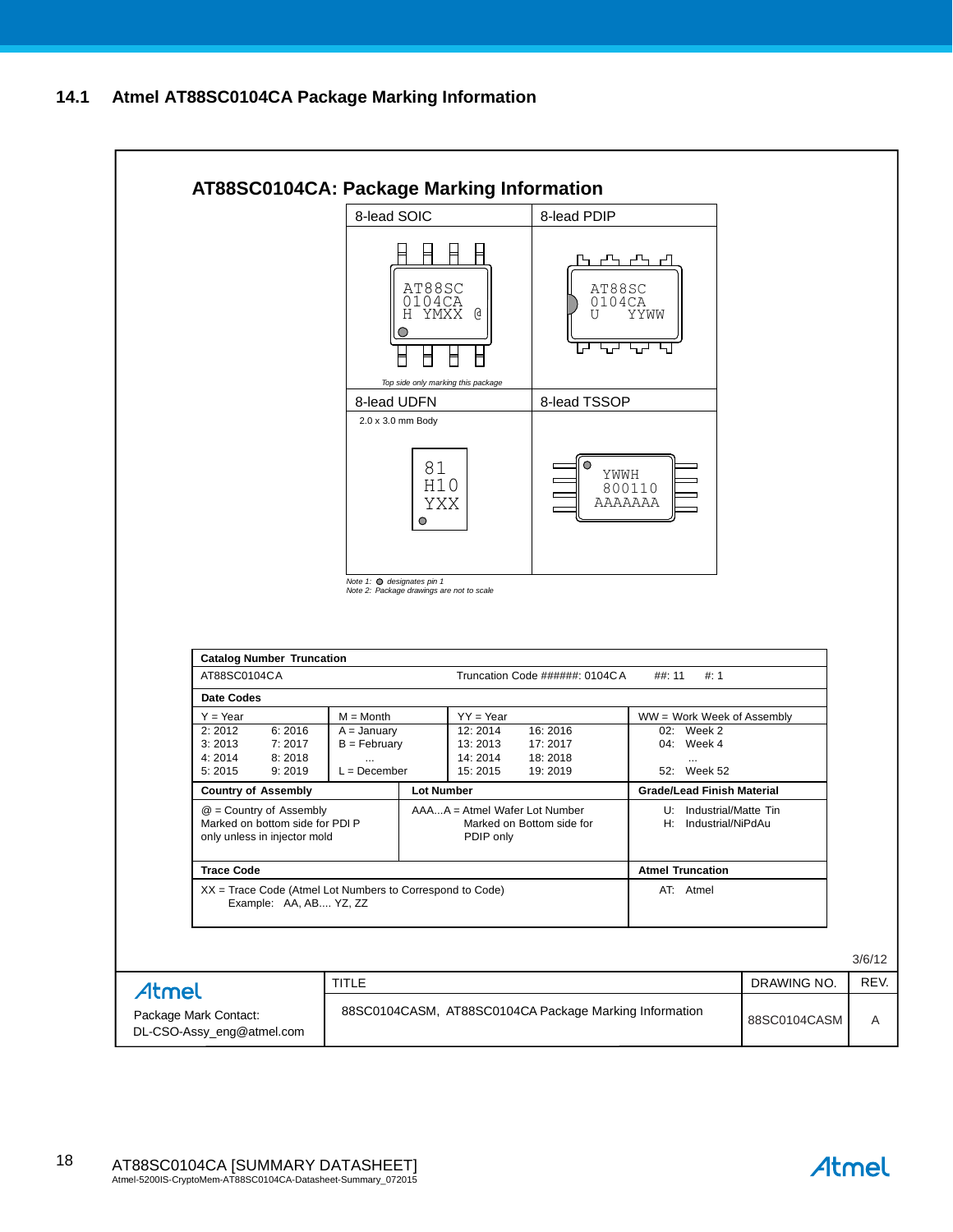**14.2 Ordering Code: SH**

Atmel

**8S1 – 8-lead JEDEC SOIC**

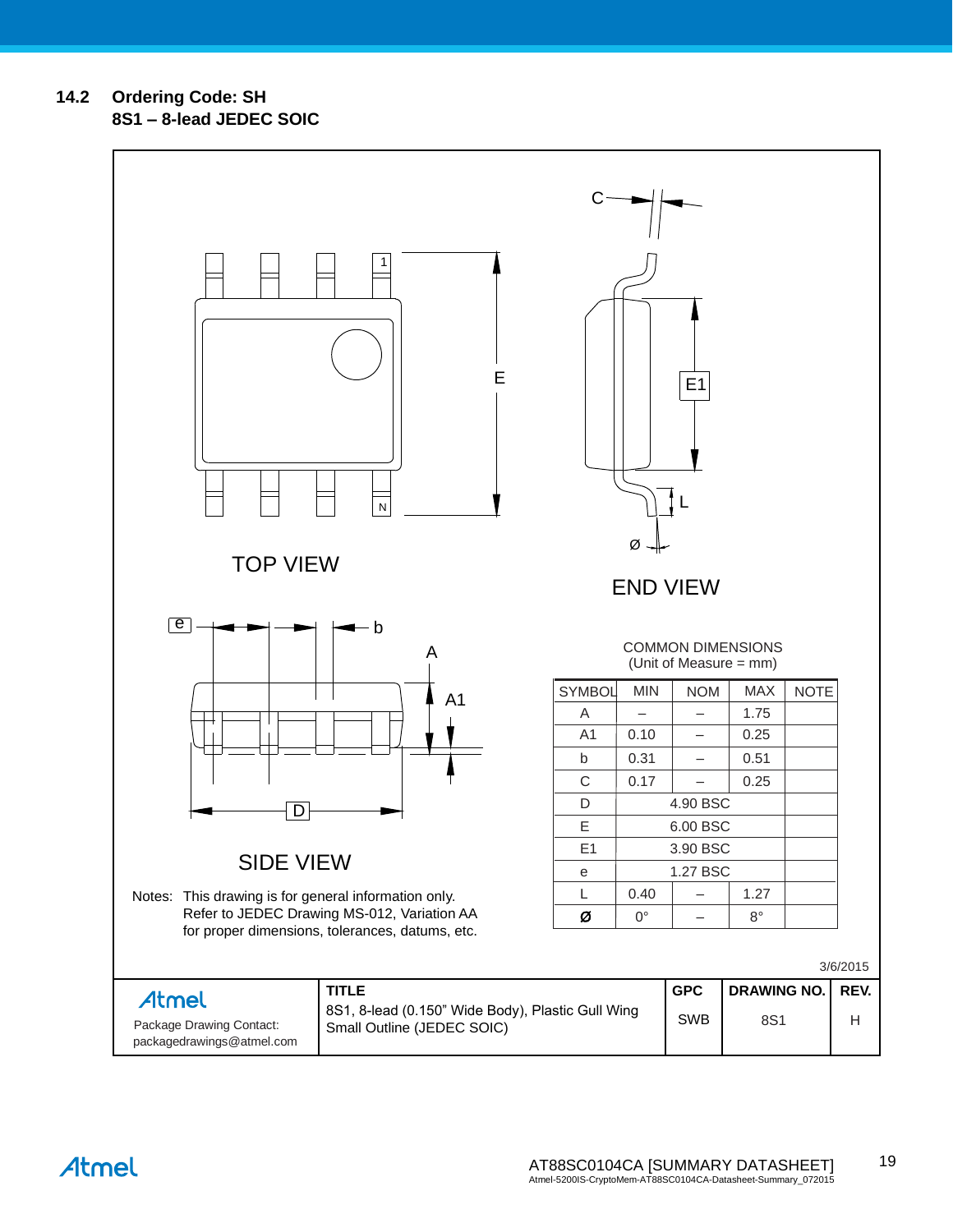### **14.3 Ordering Code: PU 8P3 – 8-lead PDIP**



Atmel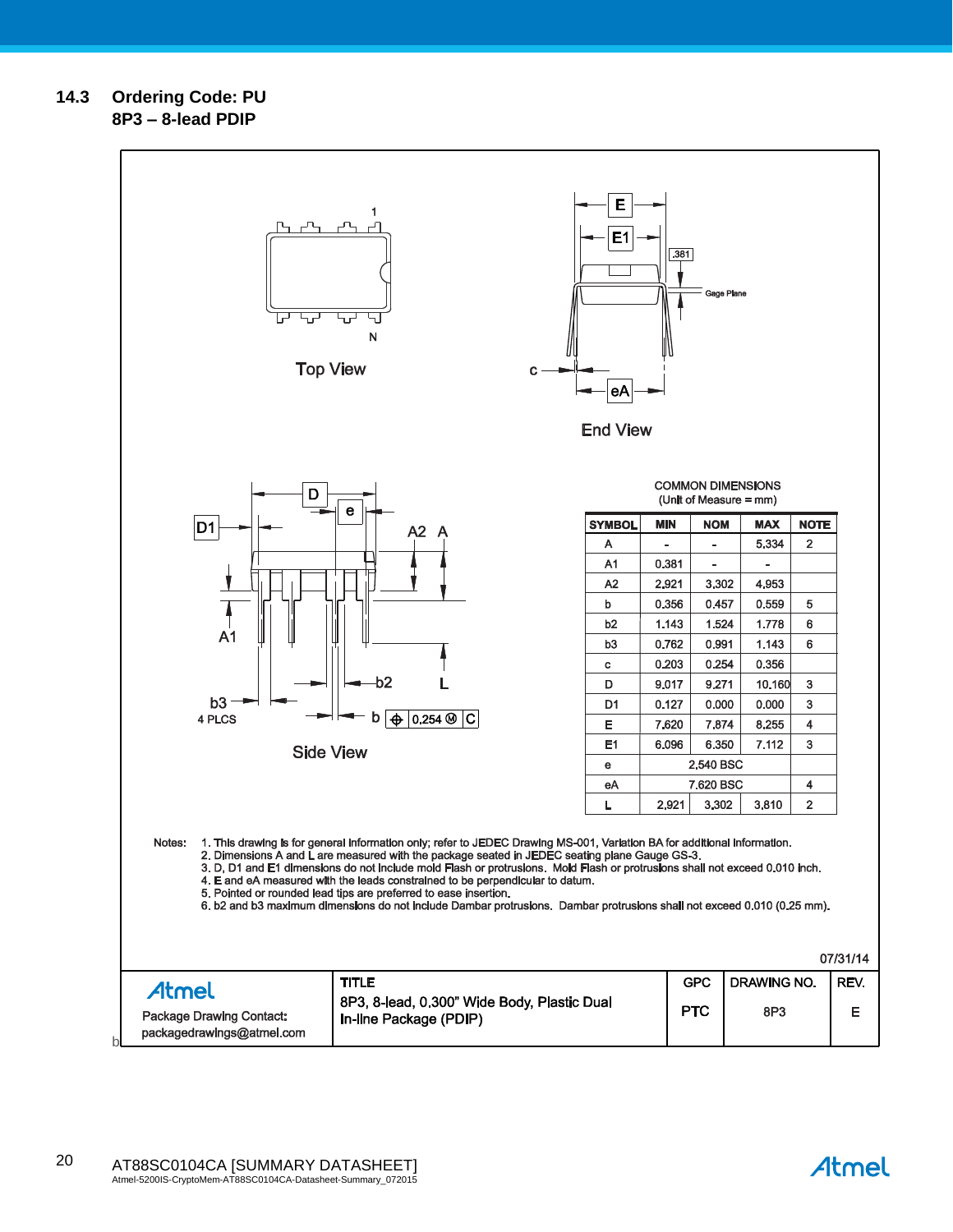### **14.4 Ordering Code: TH 8X – 8-lead TSSOP**

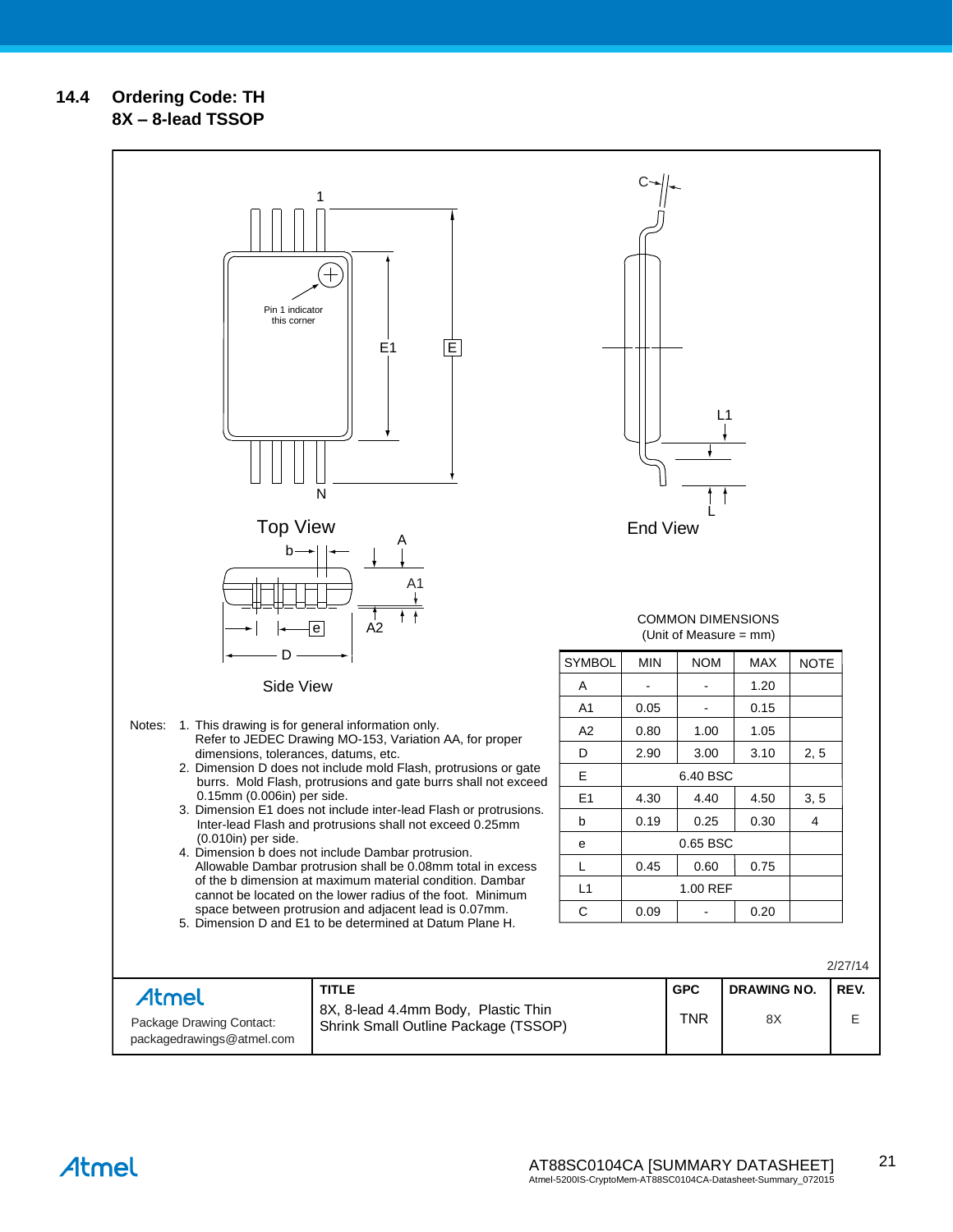**14.5 Ordering Code: Y6H-T 8MA2 – 8-pad Ultra Thin Mini-MAP**



Atmel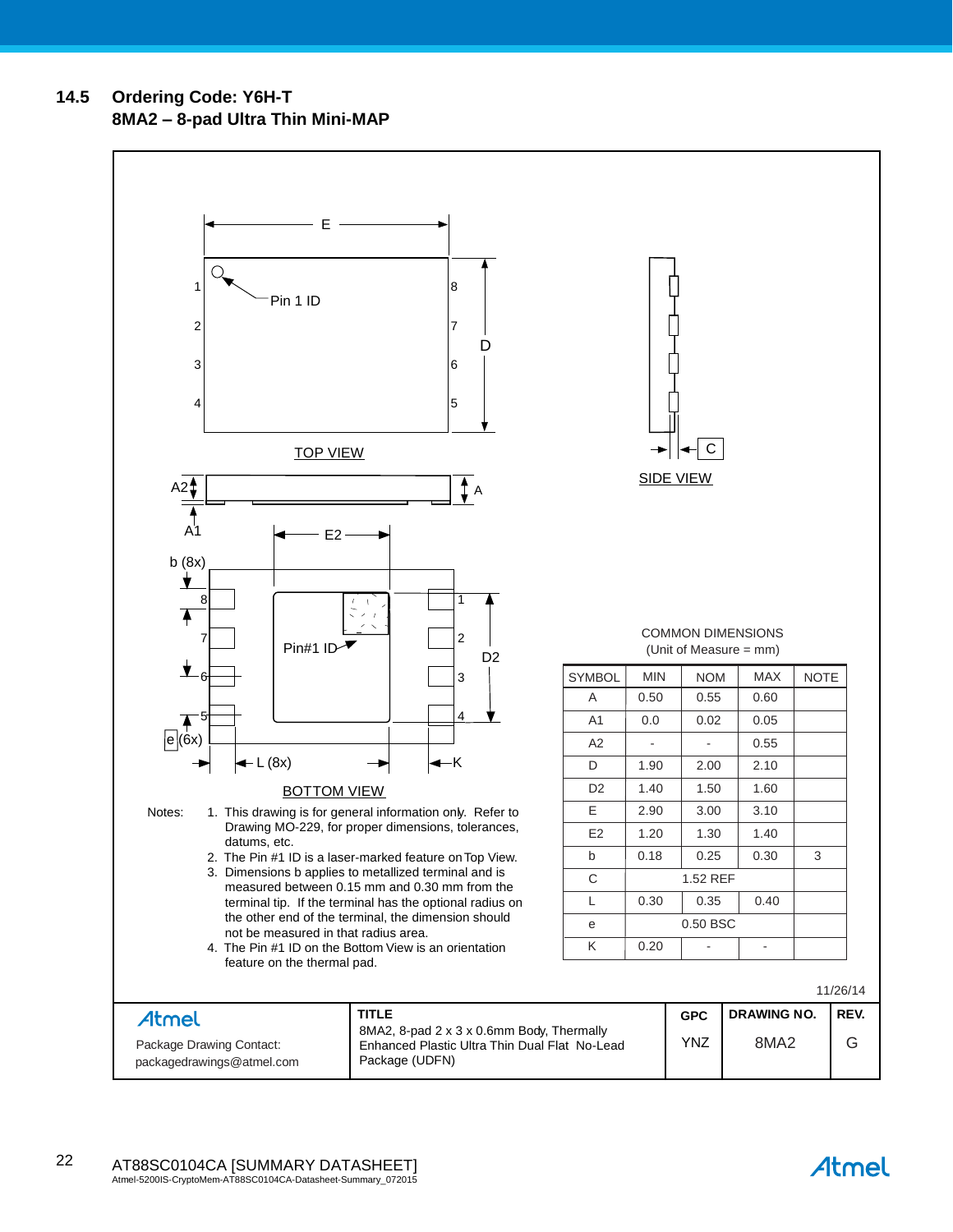# **15. Revision History**

| Doc. Rev.          | <b>Date</b> | <b>Comments</b>                                                                                                                           |
|--------------------|-------------|-------------------------------------------------------------------------------------------------------------------------------------------|
| 5200 <sub>IS</sub> | 07/2015     | Add the AT88SC0104CA-TH-T tape and reel option.                                                                                           |
| 5200HS             | 03/2015     | Update 8P3, 8S1, 8X, and 8MA2 package drawings.<br>Add JEDEC SOIC tape and reel package option and update the ordering information table. |
| 5200GS             | 12/2013     | Add package marking information.<br>Update Atmel logos and disclaimer page.                                                               |
| 5200FS             | 12/2011     | Update template.<br>Update package drawings, replace 8A2 with 8X and 8T6 with 8MA2.<br>Change AT88SC0104CA-SU to AT88SC0104CA-SH.         |
| 5200ES             | 08/2009     | Minor edits and TWI module updates.                                                                                                       |
| 5200DS             | 07/2009     | Minor updates to package drawing information and ordering information.                                                                    |
| 5200CS             | 05/2009     | Added Mini-MAP column to Table 1-1 and Mini-MAP pin-out drawing.                                                                          |
| 5200BS             | 02/2009     | Connection diagram inserted; DC characteristics table updated.                                                                            |
| 5200AS             | 07/2008     | Initial document release.                                                                                                                 |